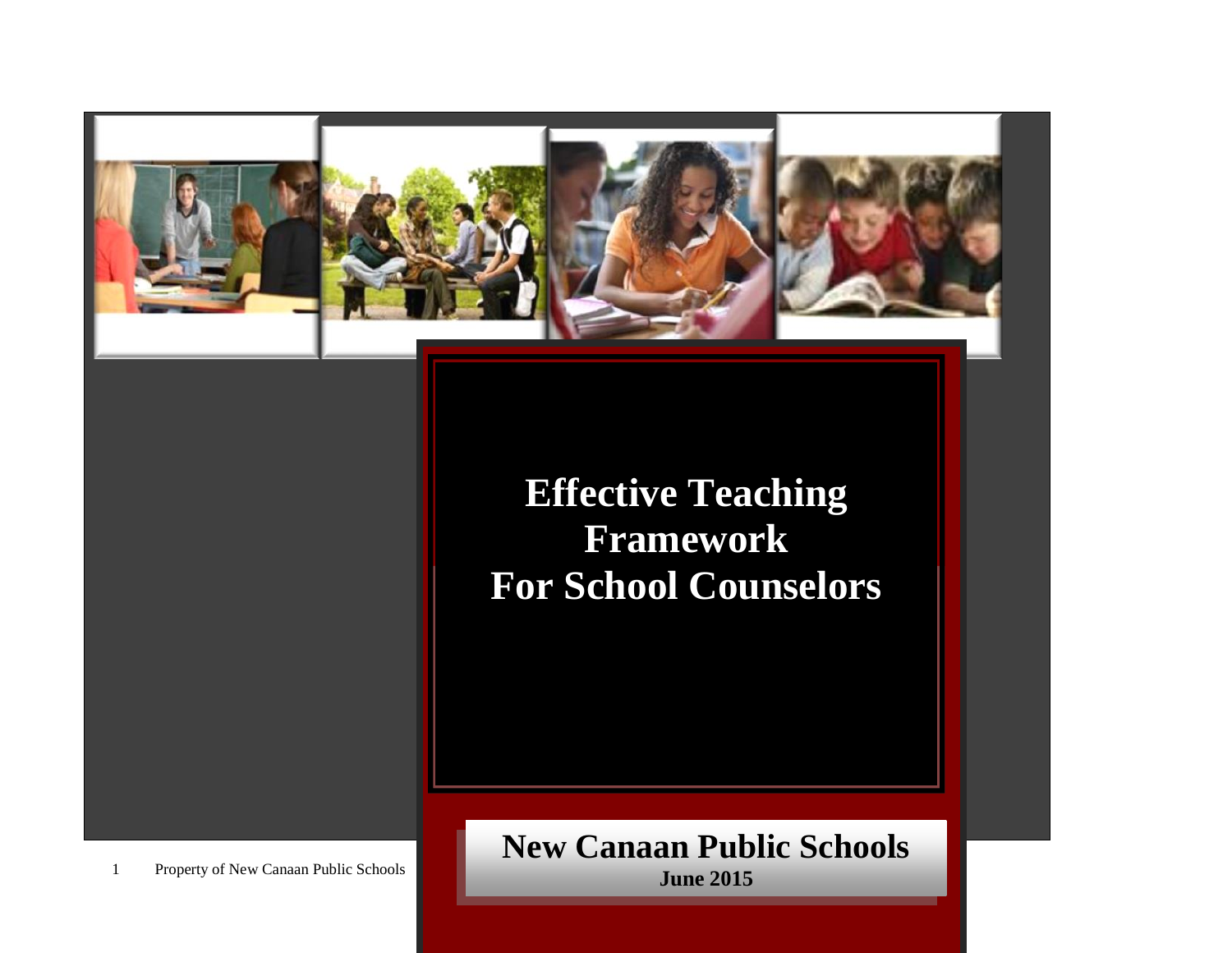# **School Counselors Effective Professional Learning**

The NCPS Effective Teaching Framework and all TEPL documents are available electronically on the New Canaan Public Schools website:

[www.newcanaan.k12.ct.us](http://www.newcanaan.k12.ct.us/)

Click on "Staff Resources," then "TEPL"

2 Property of New Canaan Public Schools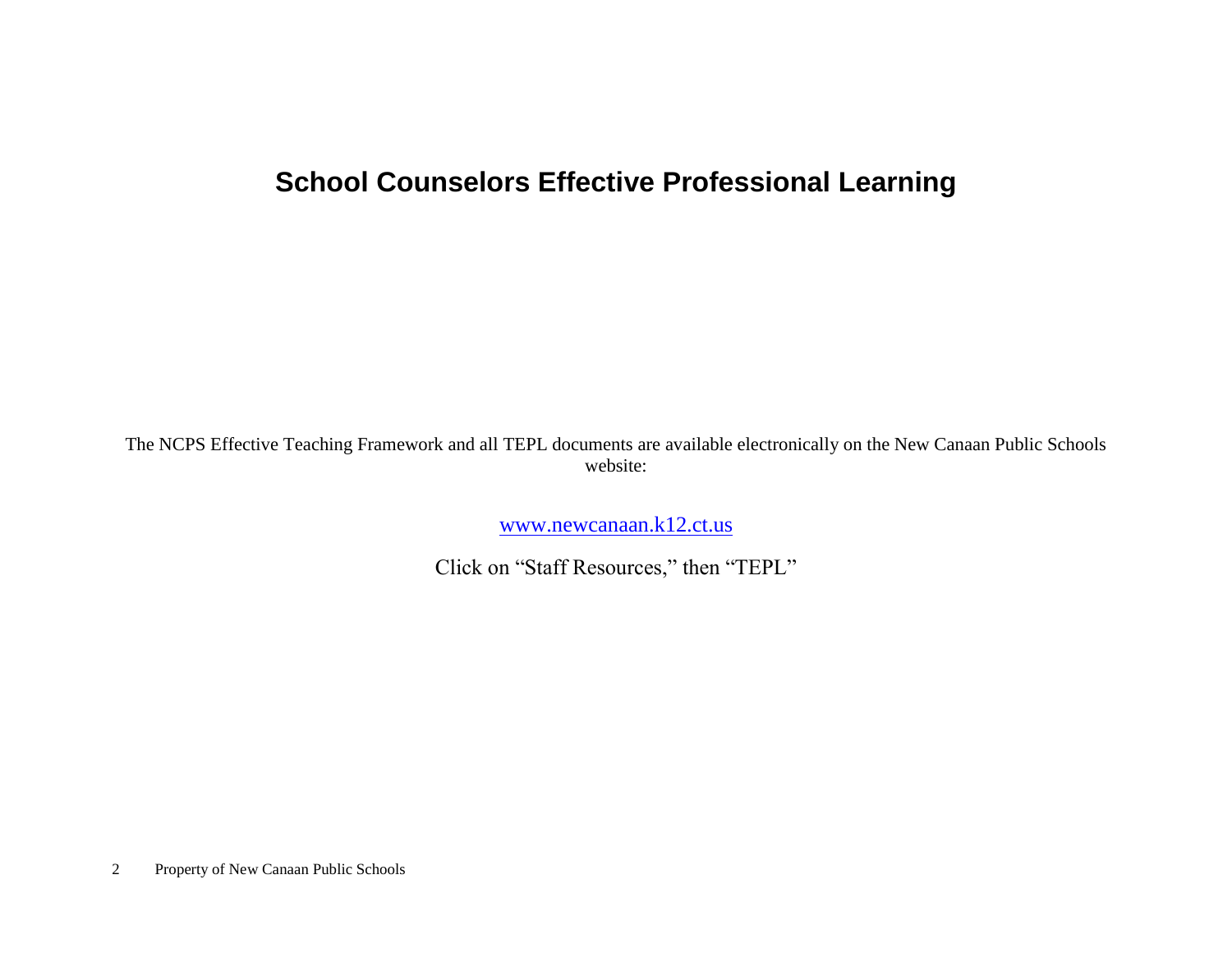| <b>Domain 1: Learning Environment</b>                                                                                                                                                                                                   | <b>Domain 2: Planning and Transitions</b>                                                                                                                                |
|-----------------------------------------------------------------------------------------------------------------------------------------------------------------------------------------------------------------------------------------|--------------------------------------------------------------------------------------------------------------------------------------------------------------------------|
| Respectful environment<br>Student engagement<br>Development of social skills<br><b>Personal Growth</b>                                                                                                                                  | Student needs<br>$\bullet$<br>Coherent design<br><b>Understanding Options/Skills</b><br>Responsible decision Making<br>Parent Engagement<br>$\bullet$                    |
| <b>Domain 3: Student Advocacy and Responsive</b><br><b>Interventions</b><br>Consultation<br><b>Family Integration</b><br><b>Student Integration</b><br><b>Consensus Building</b><br>Monitoring student learning<br>Descriptive feedback | <b>Domain 4: Assessment Literacy</b><br>Variety of assessments<br>Application of Assessment Data<br>Opportunities for students to self-assess<br>Data teams<br>$\bullet$ |
| <b>Domain 5: Professional Learning and Collaboration</b><br>Active participation<br>Leadership<br>Contributions to school and district                                                                                                  | Domain 6: Professional Knowledge & Responsibilities<br>Content and essential skills<br>Professionalism                                                                   |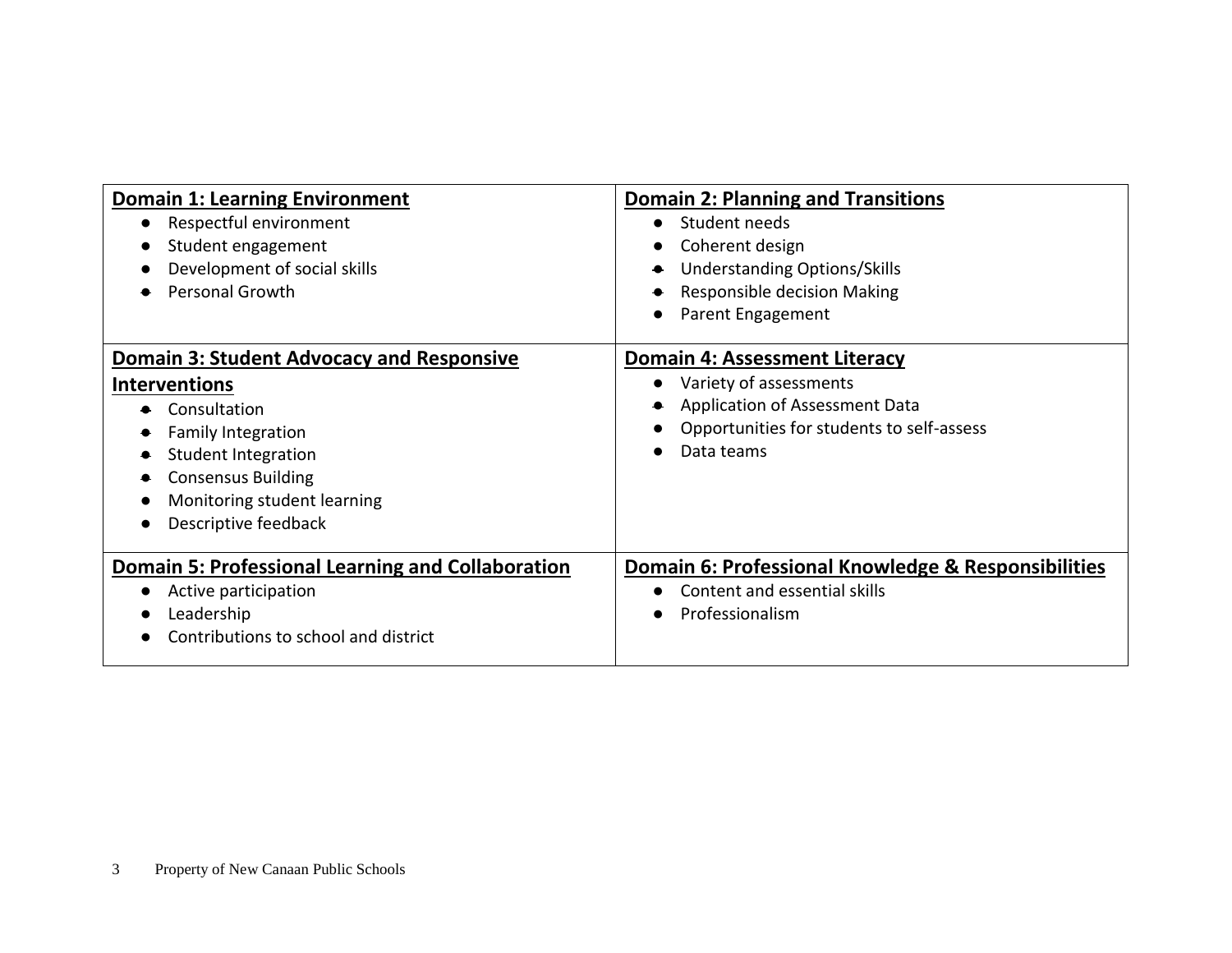# **NCPS Effective School Counseling Framework: At a Glance**

| <b>New Canaan Effective</b><br><b>Teaching Framework</b><br><b>Overview</b> |                                                                |                  |                                                                                                                                                                                                      |
|-----------------------------------------------------------------------------|----------------------------------------------------------------|------------------|------------------------------------------------------------------------------------------------------------------------------------------------------------------------------------------------------|
| <b>Domain 1</b>                                                             | facilitating a positive and productive counseling environment. |                  | The counselor educator promotes student engagement, independence and interdependence by                                                                                                              |
|                                                                             |                                                                | <b>Indicator</b> |                                                                                                                                                                                                      |
|                                                                             | <b>Respectful Environment</b>                                  | LE.1             | Creates an environment that is responsive to and<br>respectful of the academic and behavioral needs of<br>students with diverse backgrounds, interests and<br>performance levels.                    |
|                                                                             | <b>Student Engagement</b>                                      | LE.2             | Promotes student engagement in and shared<br>responsibility for the learning process.                                                                                                                |
| <b>Learning Environment</b>                                                 | <b>Development of Social</b><br><b>Skills</b>                  | LE. 3            | Through individual and group counseling,<br>employs an eclectic and culturally aware<br>approach to assisting students in the development<br>of effective social skills and behavioral<br>management |
|                                                                             | <b>Personal Growth</b>                                         | <b>LE.4</b>      | Assists students in developing a sense of<br>awareness and self-worth, and in acquiring skills<br>of personal exploration, decision-making and goal<br>setting.                                      |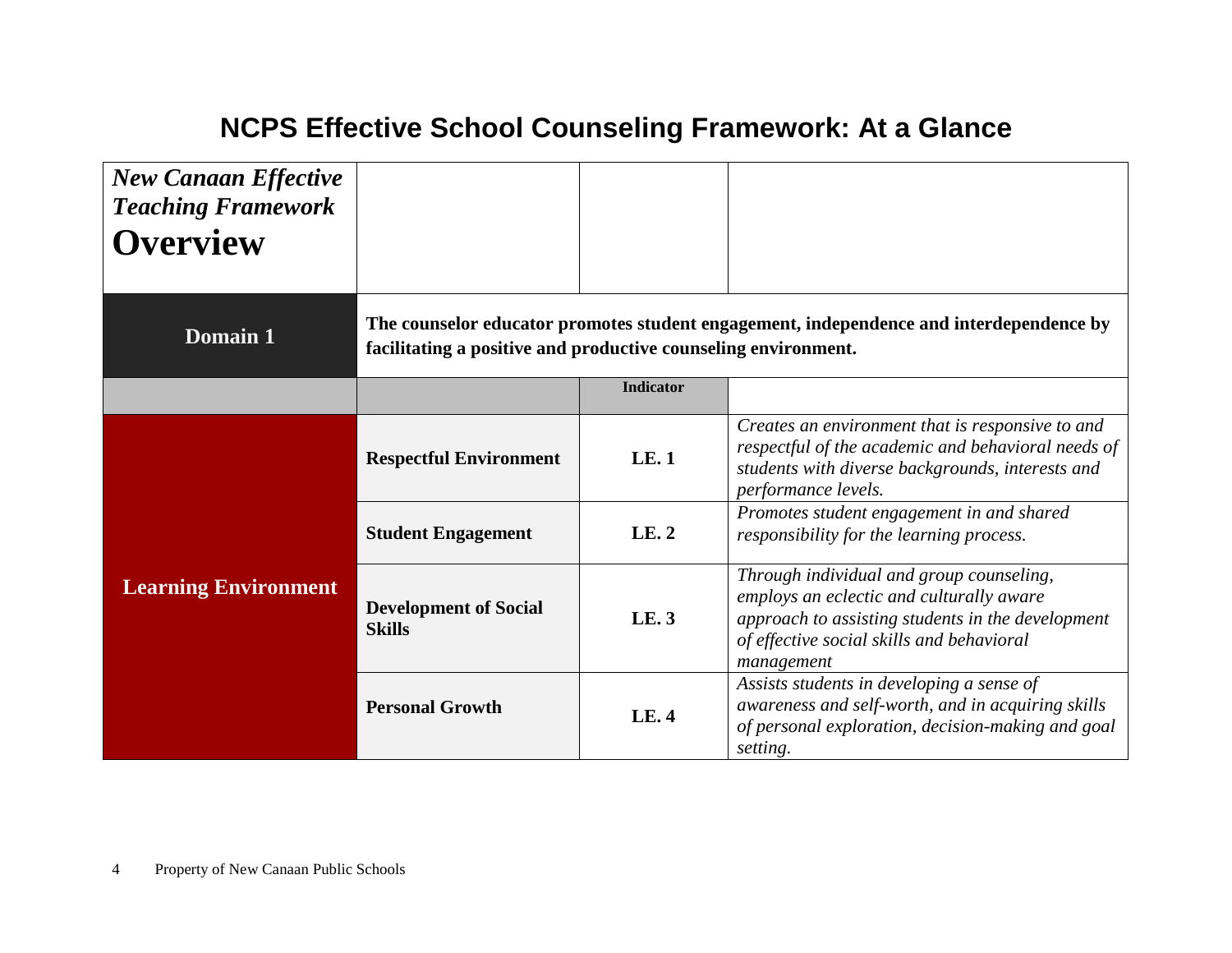| Domain 2                                  | The counselor educator facilitates transitions and counsels students toward the realization of their<br>full potential for social, academic and personal success. |                  |                                                                                                                                                                                                                                                                                  |  |
|-------------------------------------------|-------------------------------------------------------------------------------------------------------------------------------------------------------------------|------------------|----------------------------------------------------------------------------------------------------------------------------------------------------------------------------------------------------------------------------------------------------------------------------------|--|
|                                           |                                                                                                                                                                   | <b>Indicator</b> |                                                                                                                                                                                                                                                                                  |  |
|                                           | <b>Student Needs</b>                                                                                                                                              | <b>PT.1</b>      | In order to assure appropriate educational transitions,<br>counselors inform, instruct and differentiate to meet<br>student learning needs, learning styles, and/or interests<br>(i.e. elementary to middle, middle school to high school<br>and high school to post secondary). |  |
| <b>Planning and</b><br><b>Transitions</b> | <b>Coherent Design</b>                                                                                                                                            | PT.2             | Develops and organizes coherent and relevant counseling<br>lessons that are aligned with district curriculum, enduring<br>understandings and objectives.                                                                                                                         |  |
|                                           | <b>Understanding Options/Skills</b>                                                                                                                               | <b>PT.3</b>      | Demonstrates the ability to counsel students in understanding<br>the full range of social, academic and personal options,<br>including the skills and requirements for successful transitions.                                                                                   |  |
|                                           | <b>Responsible Decision Making</b>                                                                                                                                | <b>PT.4</b>      | Assists students in understanding the impact of choices,<br>behaviors and achievement on future plans and options.                                                                                                                                                               |  |
|                                           | <b>Parent Engagement</b>                                                                                                                                          | <b>PT.5</b>      | Develops and provides parent programs that encompass<br>social, academic and personal learning, as well as future<br><i>planning.</i>                                                                                                                                            |  |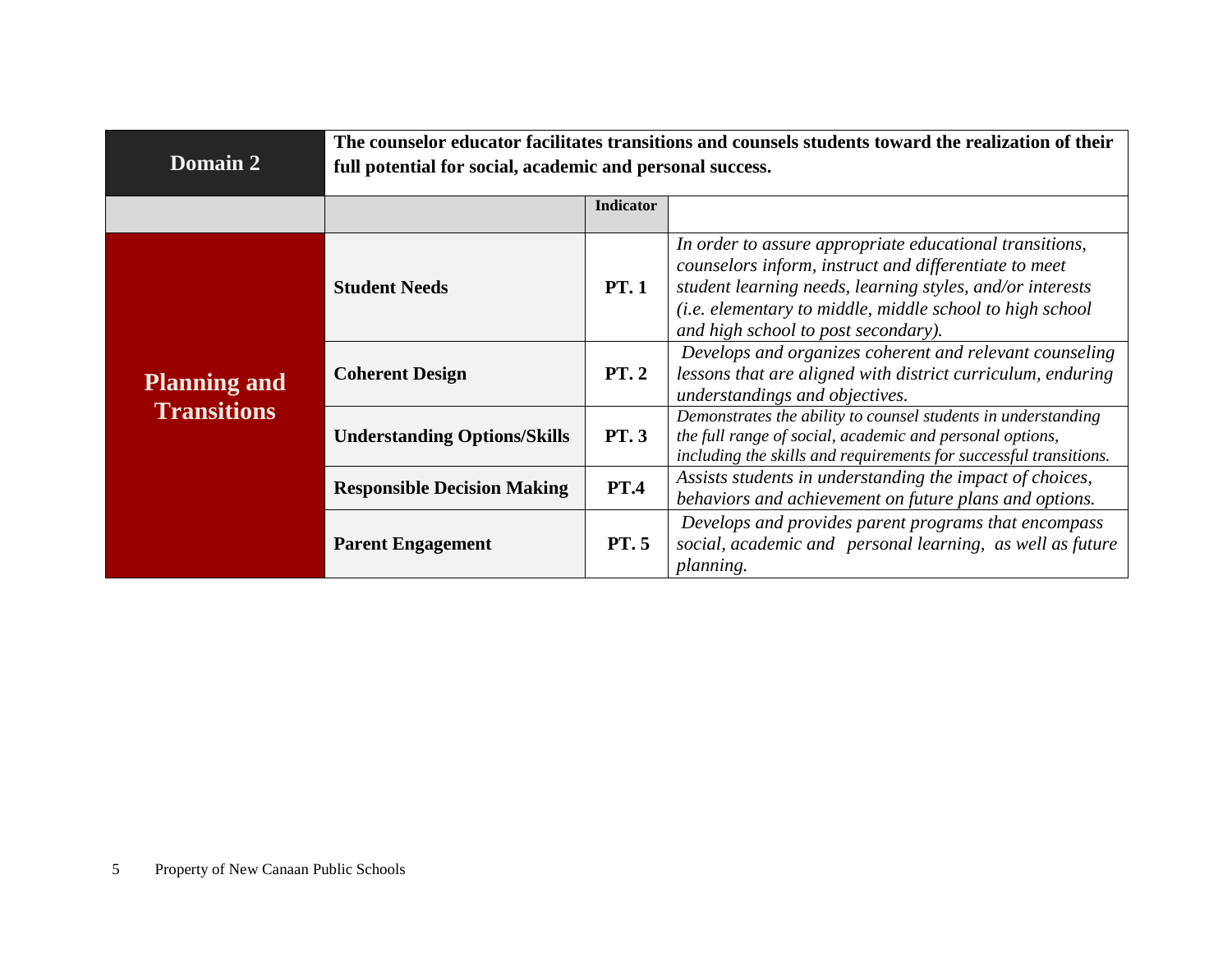| Domain 3                                                                 | The counselor educator advocates for the educational needs of students and works to ensure that<br>these needs are addressed at every level. |                  |                                                                                                                                                                                                              |  |
|--------------------------------------------------------------------------|----------------------------------------------------------------------------------------------------------------------------------------------|------------------|--------------------------------------------------------------------------------------------------------------------------------------------------------------------------------------------------------------|--|
|                                                                          |                                                                                                                                              | <b>Indicator</b> |                                                                                                                                                                                                              |  |
|                                                                          | <b>Consultation</b>                                                                                                                          | SARI.1           | Provides training, orientation and consultation to<br>faculty, administrators, staff and school officials to<br>assist them in responding to the education,<br>development and counseling needs of students. |  |
|                                                                          | <b>Family Integration</b>                                                                                                                    | <b>SARI.2</b>    | Provides information and resources to families<br>related to the developmental needs of the student<br>including post-secondary planning.                                                                    |  |
| <b>Student Advocacy and</b><br><b>Responsive</b><br><b>Interventions</b> | <b>Student Integration</b>                                                                                                                   | SARI. 3          | Recognizes the interest and well being of the student<br>as paramount in the counseling relationship while<br>helping the student to seek integration within the<br>school environment.                      |  |
|                                                                          | <b>Consensus Building</b>                                                                                                                    | SARI. 4          | Moves individuals toward consensus and/or conflict<br>resolution.                                                                                                                                            |  |
|                                                                          | <b>Monitoring Student Learning</b>                                                                                                           | SARI.5           | Monitors student learning and consults with teachers<br>to promote improved student performance and<br>engagement in learning tasks.                                                                         |  |
|                                                                          | <b>Descriptive Feedback</b>                                                                                                                  | <b>SARI. 6</b>   | Provides timely, meaningful, and specific feedback to<br>students to improve their performance.                                                                                                              |  |

(to include) – course selection, connections w/post-secondary representatives, etc.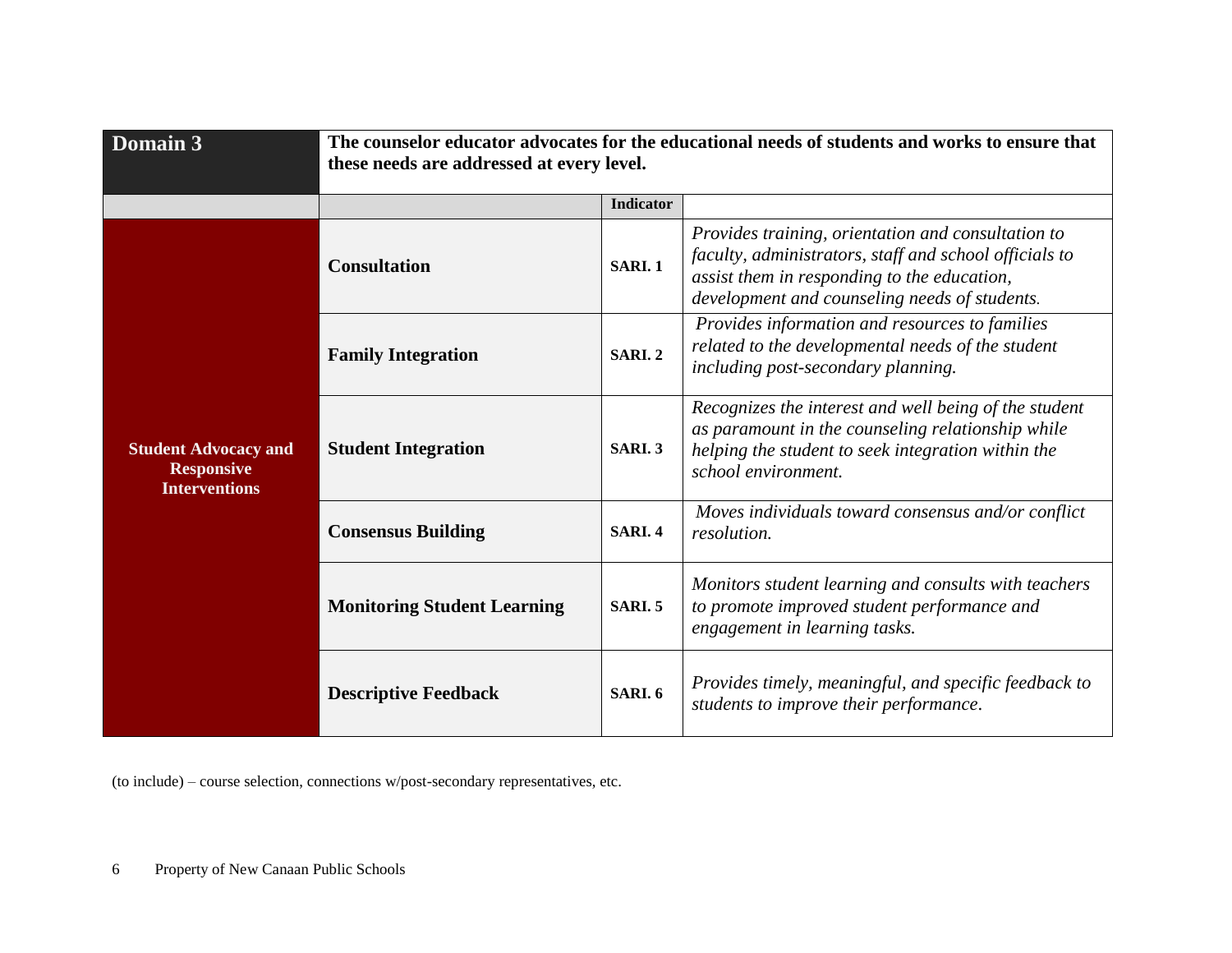| Domain 4          | The counselor uses multiple types of purposeful assessments to evaluate student performance, monitor<br>progress and inform reporting and decision making. |                  |                                                                                                                                                  |
|-------------------|------------------------------------------------------------------------------------------------------------------------------------------------------------|------------------|--------------------------------------------------------------------------------------------------------------------------------------------------|
|                   |                                                                                                                                                            | <b>Indicator</b> |                                                                                                                                                  |
|                   | <b>Variety of Assessments</b>                                                                                                                              | AL.1             | Uses a variety of standardized test data and/or<br>classroom performance criteria to assess student<br>progress.                                 |
| <b>Assessment</b> | <b>Application of Assessment Data</b>                                                                                                                      | AL.2             | Helps students and families to understand assessment<br>data and apply that knowledge to in school and post<br>secondary opportunities.          |
| Literacy          | <b>Opportunities for Students to Self-</b><br>AL.3<br><b>Assess</b>                                                                                        |                  | Provides students with self-assessment tools and<br>establishes goal setting as part of the instructional<br>process.                            |
|                   | <b>Data Teams</b>                                                                                                                                          | AL.4             | Collaborates with colleagues and uses academic,<br>behavioral, and health data to select and/or design a<br>range of supports and interventions. |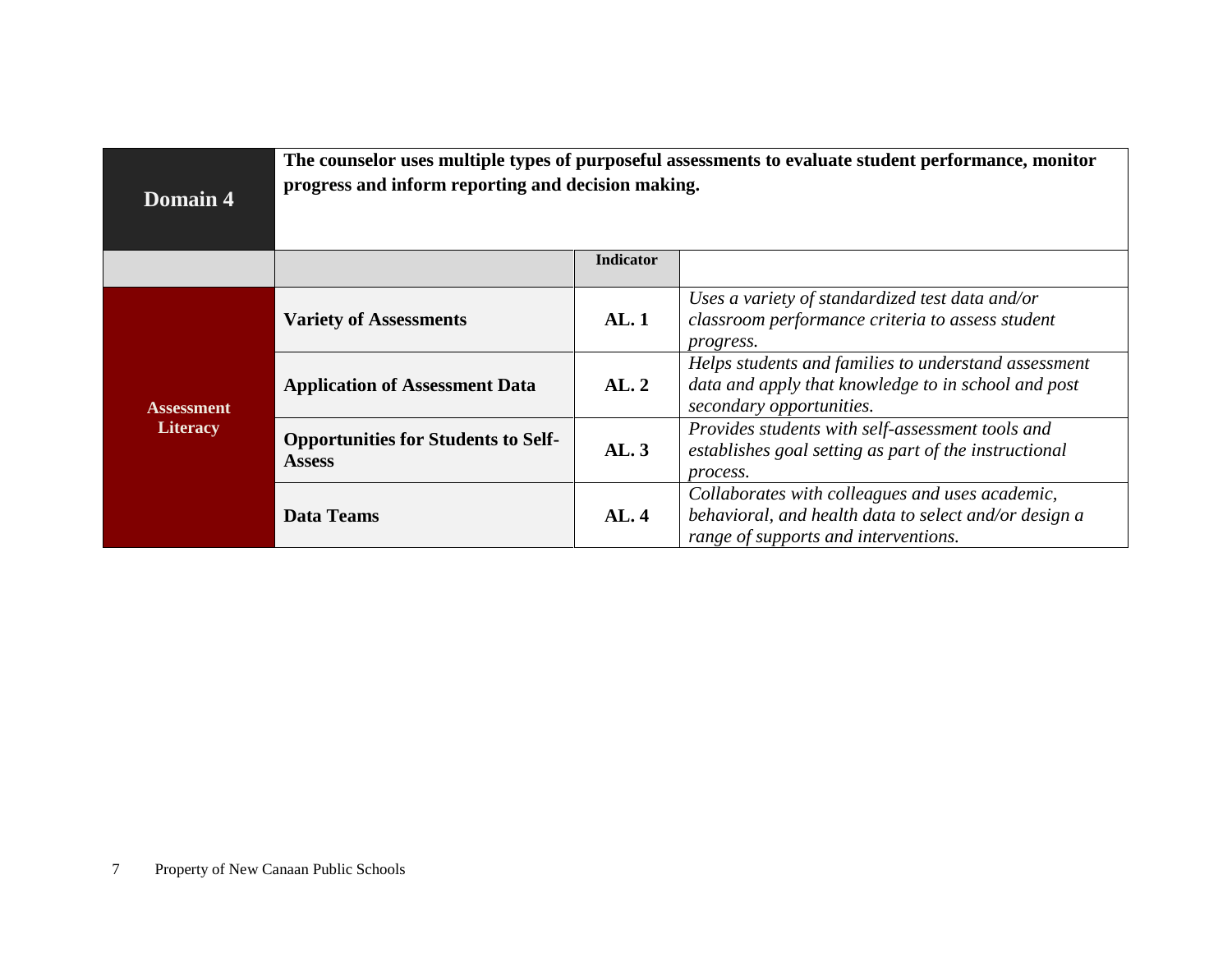| Domain 5                                                           | As a member of a professional learning community, the counselor educator maximizes support<br>for student learning by developing and demonstrating professionalism, collaboration and<br>leadership.<br>* All New Canaan educators are members of professional learning communities (plc) which include, but are not limited to, grade-level, course and<br>department teams, data teams, and professional learning groups. |                                                                                                                                                                   |                                                                                              |  |
|--------------------------------------------------------------------|-----------------------------------------------------------------------------------------------------------------------------------------------------------------------------------------------------------------------------------------------------------------------------------------------------------------------------------------------------------------------------------------------------------------------------|-------------------------------------------------------------------------------------------------------------------------------------------------------------------|----------------------------------------------------------------------------------------------|--|
|                                                                    | <b>Indicator</b>                                                                                                                                                                                                                                                                                                                                                                                                            |                                                                                                                                                                   |                                                                                              |  |
|                                                                    | <b>Active Participation</b>                                                                                                                                                                                                                                                                                                                                                                                                 | Collaborates with colleagues in supporting student<br>learning through active participation in a variety of<br><b>PLC.1</b><br>professional learning communities. |                                                                                              |  |
| <b>Professional</b><br><b>Learning and</b><br><b>Collaboration</b> | Leadership                                                                                                                                                                                                                                                                                                                                                                                                                  | Demonstrates leadership in developing and enhancing<br><b>PLC. 2</b><br>professional learning communities.                                                        |                                                                                              |  |
|                                                                    | <b>Contributions to School and</b><br><b>District</b>                                                                                                                                                                                                                                                                                                                                                                       | <b>PLC.3</b>                                                                                                                                                      | Actively contributes to the broader school and district<br>culture of professional learning. |  |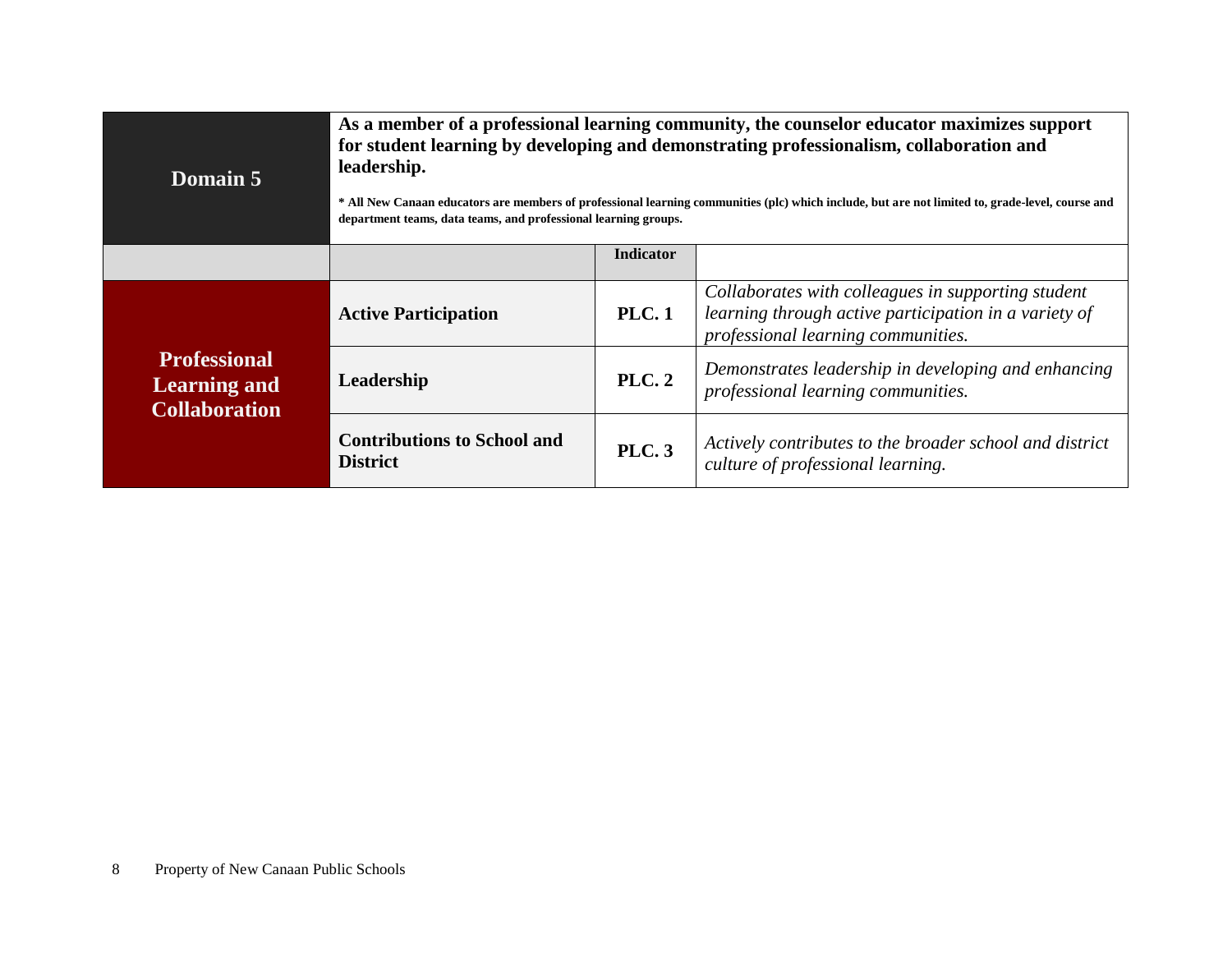| Domain 6                                    | As a professional, the counselor educator is aware of and complies with NACAC, ASCA and the<br>Connecticut Code of Professional Responsibilities. This extends to understanding of national, state,<br>district, and school policies and procedures. The educator also demonstrates content knowledge and<br>essential skills in fulfilling the responsibilities of his/her professional role as defined by the New<br><b>Canaan Public Schools.</b> |             |                                                                                                                                      |
|---------------------------------------------|------------------------------------------------------------------------------------------------------------------------------------------------------------------------------------------------------------------------------------------------------------------------------------------------------------------------------------------------------------------------------------------------------------------------------------------------------|-------------|--------------------------------------------------------------------------------------------------------------------------------------|
|                                             | <b>Indicator</b>                                                                                                                                                                                                                                                                                                                                                                                                                                     |             |                                                                                                                                      |
| <b>Professional</b><br><b>Knowledge and</b> | <b>Content and Essential Skills</b>                                                                                                                                                                                                                                                                                                                                                                                                                  | <b>PK.1</b> | Understands and applies essential skills,<br>central concepts and tools of inquiry and<br>practice in their subject matter or field. |
| <b>Responsibilities</b>                     | <b>Professionalism</b>                                                                                                                                                                                                                                                                                                                                                                                                                               | <b>PK.2</b> | Displays knowledge and skills of profession<br>and acts in accordance with professional<br>ethics and role responsibilities.         |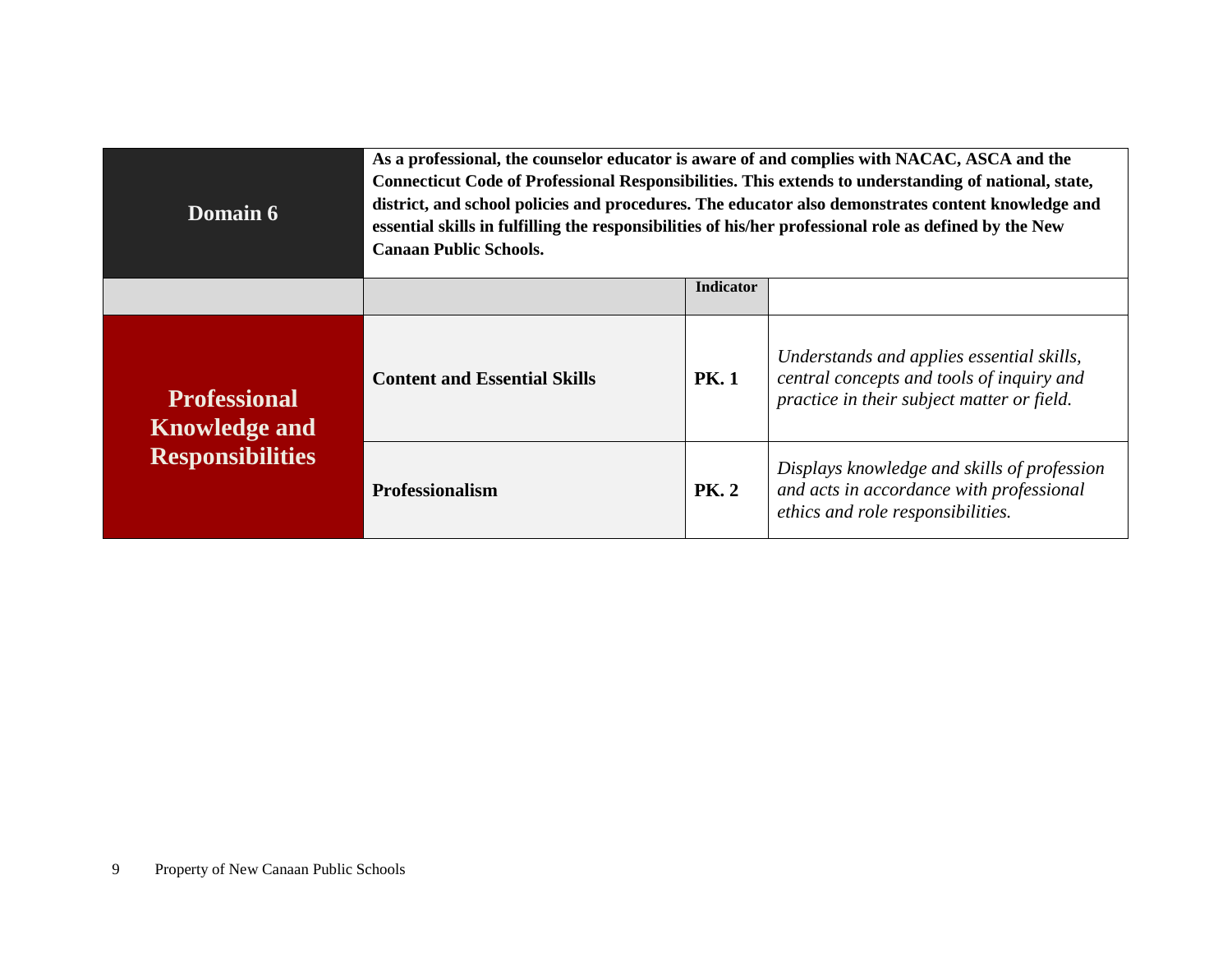| Domain 1: Learning            | The counselor educator promotes student engagement, independence and interdependence |
|-------------------------------|--------------------------------------------------------------------------------------|
| <b>Environment, Cognitive</b> | by facilitating a positive and productive counseling environment.                    |
| <b>Engagement, Connecting</b> |                                                                                      |
| to the Learner                |                                                                                      |

**LE 1 – Respectful Environment:** *Creates an environment that is responsive to and respectful of the academic and behavioral needs of students with diverse backgrounds, interests and performance levels.*

| <b>Below Standard</b>                                                                                                                                                                                                                                                                                                       | <b>Developing</b>                                                                                                                                                                                                                                                                            | Accomplished                                                                                                                                                                                                                                                                                                                                                                                                   | <b>Exemplary</b>                                                                              |
|-----------------------------------------------------------------------------------------------------------------------------------------------------------------------------------------------------------------------------------------------------------------------------------------------------------------------------|----------------------------------------------------------------------------------------------------------------------------------------------------------------------------------------------------------------------------------------------------------------------------------------------|----------------------------------------------------------------------------------------------------------------------------------------------------------------------------------------------------------------------------------------------------------------------------------------------------------------------------------------------------------------------------------------------------------------|-----------------------------------------------------------------------------------------------|
| Beginning to establish appropriate<br>academic and behavioral<br>expectations.<br>Beginning to consider the<br>$\bullet$<br>evidence of student culture,<br>community, or background<br>experience in the counseling<br>relationship.<br>Beginning to establish skills that<br>lead to a positive rapport with<br>students. | Creates a welcoming supportive<br>$\bullet$<br>environment on a less consistent<br>basis.<br>Expectations are not consistently<br>clear concerning confidentiality,<br>emotional safety, communication<br>and respect.<br>Counselor-student interactions<br>are not consistently respectful. | Consistently creates a<br>$\bullet$<br>welcoming, non-<br>judgmental, supportive<br>environment regardless of<br>socio-economic level,<br>status, race, disability,<br>gender or background.<br>Establishes clear<br>$\bullet$<br>expectations around<br>confidentiality, emotional<br>safety, communication and<br>respect.<br>Counselor-student<br>$\bullet$<br>interactions are<br>consistently respectful. | Counselor is a leader in the<br>development of programs that<br>promote culture and diversity |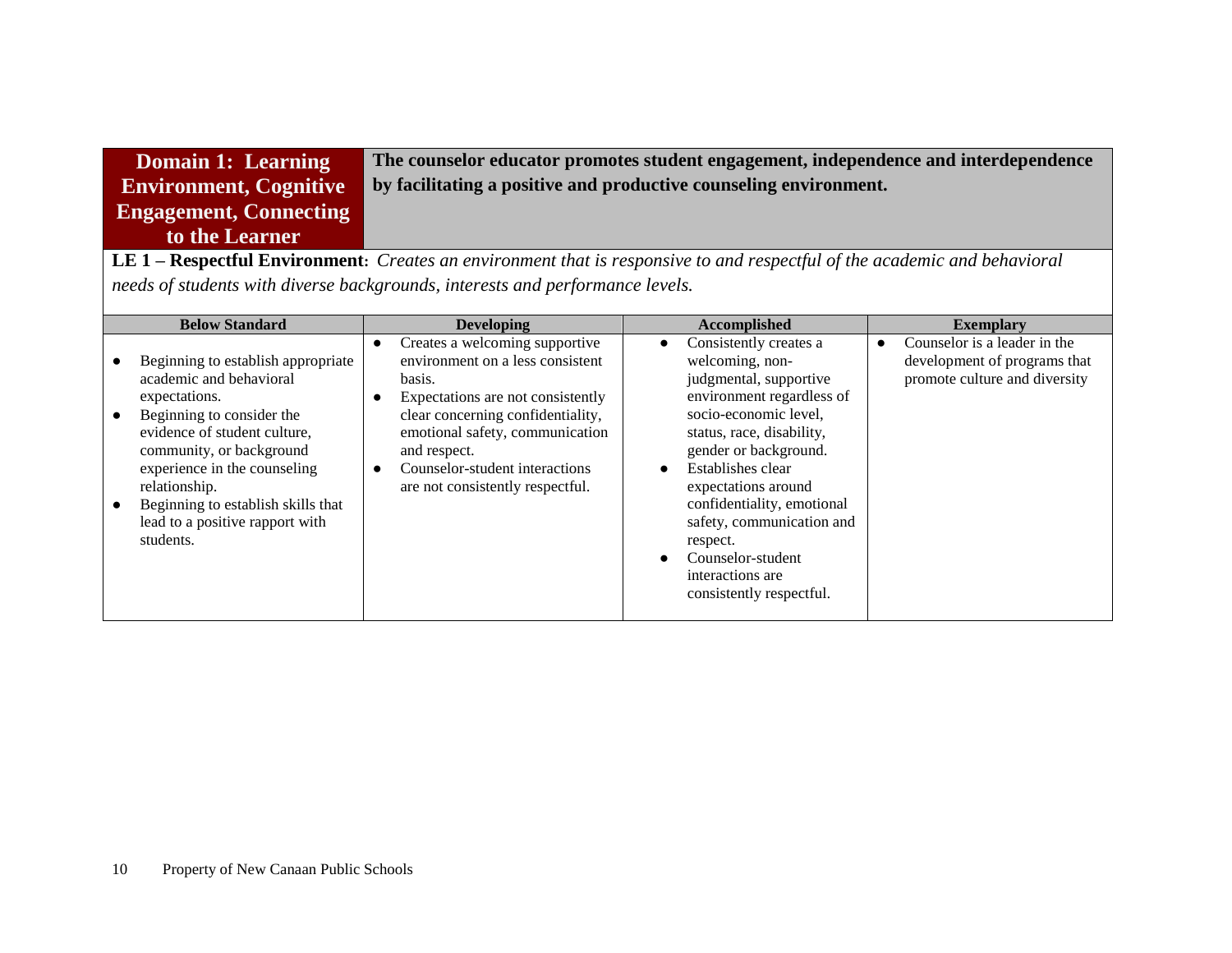| <b>Domain 1: Learning</b>                                                                               | The counselor educator promotes student engagement, independence and interdependence |  |
|---------------------------------------------------------------------------------------------------------|--------------------------------------------------------------------------------------|--|
| <b>Environment, Cognitive</b>                                                                           | by facilitating a positive and productive counseling environment.                    |  |
| <b>Engagement, Connecting</b>                                                                           |                                                                                      |  |
| to the Learner                                                                                          |                                                                                      |  |
| <b>LE 2 – Student Engagement:</b> Promotes student engagement in and shared responsibility for learning |                                                                                      |  |

| ---<br>D <b>iuucht Engagemeni.</b> I romotes suaeni engagemeni in ana snarca responsionity for tearning |                       |                         |                            |                             |
|---------------------------------------------------------------------------------------------------------|-----------------------|-------------------------|----------------------------|-----------------------------|
|                                                                                                         | <b>Below Standard</b> | Developing              | <b>Accomplished</b>        | <b>Exemplary</b>            |
|                                                                                                         | Provides few, if any, | Inconsistently provides | Provides opportunities for | In addition to evidence for |

| Provides few, if any,<br>opportunities for students to<br>make decisions and take<br>ownership of their social,<br>academic and personal<br>success.<br>Programs and activities do<br>not promote student<br>engagement.<br>Delivers services that are not<br>developmentally appropriate.<br>Rarely supports student<br>engagement in setting and<br>monitoring goals for behavior<br>and learning. | Inconsistently provides<br>opportunities for students to<br>take ownership of their<br>social, academic and<br>personal success.<br>Sometimes promotes self-<br>awareness and personal<br>reflection through delivery of<br>program and services.<br>Delivers services that are not<br>always developmentally<br>appropriate.<br>Sometimes supports student<br>engagement in setting and<br>monitoring goals for<br>behavior and learning. | Provides opportunities for<br>$\bullet$<br>students to take ownership<br>of their social, academic<br>and personal success.<br>Promotes self-awareness<br>$\bullet$<br>and personal reflection<br>through delivery of<br>program and services.<br>Delivers developmentally<br>$\bullet$<br>appropriate services that<br>follow a continuum of<br>readiness which is age and<br>grade appropriate.<br>Supports student<br>engagement in setting and<br>monitoring goals for<br>behavior and learning. | In addition to evidence for<br>Accomplished<br>Creates and evaluates<br>programs and activities to<br>promote student<br>engagement, self-<br>awareness and personal<br>reflection for all students. |
|------------------------------------------------------------------------------------------------------------------------------------------------------------------------------------------------------------------------------------------------------------------------------------------------------------------------------------------------------------------------------------------------------|--------------------------------------------------------------------------------------------------------------------------------------------------------------------------------------------------------------------------------------------------------------------------------------------------------------------------------------------------------------------------------------------------------------------------------------------|------------------------------------------------------------------------------------------------------------------------------------------------------------------------------------------------------------------------------------------------------------------------------------------------------------------------------------------------------------------------------------------------------------------------------------------------------------------------------------------------------|------------------------------------------------------------------------------------------------------------------------------------------------------------------------------------------------------|
|------------------------------------------------------------------------------------------------------------------------------------------------------------------------------------------------------------------------------------------------------------------------------------------------------------------------------------------------------------------------------------------------------|--------------------------------------------------------------------------------------------------------------------------------------------------------------------------------------------------------------------------------------------------------------------------------------------------------------------------------------------------------------------------------------------------------------------------------------------|------------------------------------------------------------------------------------------------------------------------------------------------------------------------------------------------------------------------------------------------------------------------------------------------------------------------------------------------------------------------------------------------------------------------------------------------------------------------------------------------------|------------------------------------------------------------------------------------------------------------------------------------------------------------------------------------------------------|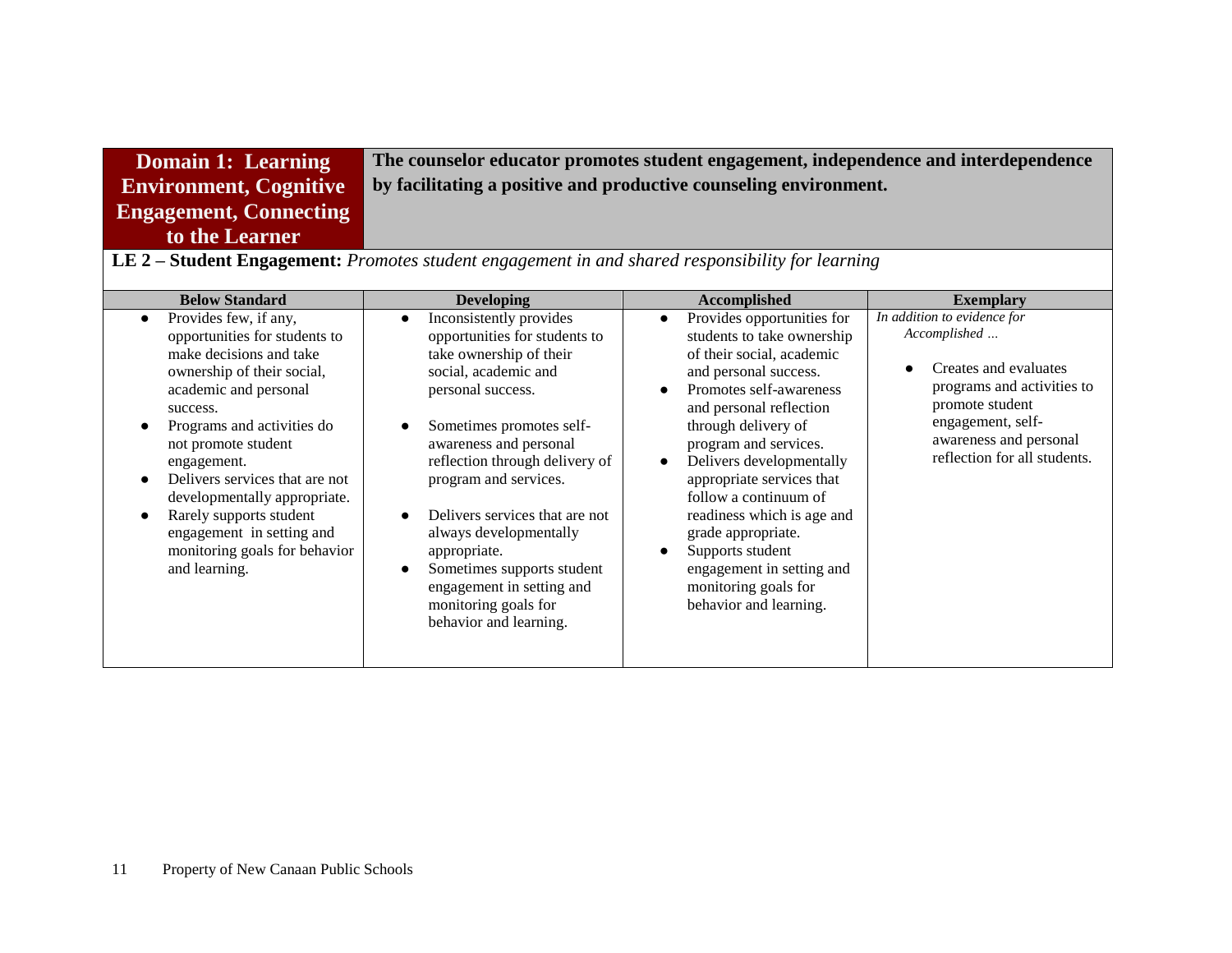| Domain 1: Learning            | The cou   |
|-------------------------------|-----------|
| <b>Environment, Cognitive</b> | in learni |
| <b>Engagement, Connecting</b> |           |
| to the Learner                |           |

**The conserverty conserverty in the conserverty independence and interdependence** ing by facilitating a positive and productive learning community.

**LE 3 – Development of Students' Social Skills:** *Through individual and group counseling, employs an eclectic and culturally aware approach to assisting students in the development of effective social skills and behavioral management.*

| <b>Below Standard</b>                                                                                                                                                                                                                                                                                                                                                                                                                                                                                      | <b>Developing</b>                                                                                                                                                                                                                                                                                                                                                                                                                                                                                                                    | Accomplished                                                                                                                                                                                                                                                                                                                                                                                                                                                                                                                                                                          | <b>Exemplary</b>                                                                                                                                                                                             |
|------------------------------------------------------------------------------------------------------------------------------------------------------------------------------------------------------------------------------------------------------------------------------------------------------------------------------------------------------------------------------------------------------------------------------------------------------------------------------------------------------------|--------------------------------------------------------------------------------------------------------------------------------------------------------------------------------------------------------------------------------------------------------------------------------------------------------------------------------------------------------------------------------------------------------------------------------------------------------------------------------------------------------------------------------------|---------------------------------------------------------------------------------------------------------------------------------------------------------------------------------------------------------------------------------------------------------------------------------------------------------------------------------------------------------------------------------------------------------------------------------------------------------------------------------------------------------------------------------------------------------------------------------------|--------------------------------------------------------------------------------------------------------------------------------------------------------------------------------------------------------------|
| Provides limited modeling or<br>direct instruction on development<br>of social skills.<br>Does not articulate expectations<br>for social skills and introduces<br>some strategies to help students<br>develop socially competent<br>behavior.<br>Rarely provides support to<br>classroom educators that<br>promotes developmentally<br>appropriate social skills, cultural<br>awareness and ethical and<br>responsible behavior.<br>Expectations of appropriate<br>behavior are not clearly<br>established | Models socially competent<br>$\bullet$<br>behavior in interactions with<br>students and other adults.<br>Articulates expectations for social<br>$\bullet$<br>skills and introduces some<br>strategies to help students<br>develop socially competent<br>behavior.<br>Sometimes provides support to<br>classroom educators that<br>promotes developmentally<br>appropriate social skills, cultural<br>awareness and ethical and<br>responsible behavior.<br>Expectations of appropriate<br>٠<br>behavior are sometimes<br>established | Provides counseling support of<br>$\bullet$<br>appropriate social skills and<br>ethical and responsible<br>behavior.<br>Structures opportunities for<br>$\bullet$<br>students to discuss, learn,<br>practice and reinforce<br>appropriate social skills. (E,M)<br>Provides support to classroom<br>$\bullet$<br>educators that promotes<br>developmentally appropriate<br>social skills, cultural awareness<br>and ethical and responsible<br>behavior.<br>Supports the behavioral and<br>social expectations of the<br>learning environment through<br>individual and group feedback | In addition to evidence for<br>Accomplished<br>Designs and implements<br>strategies to support students'<br>independence in seeking to<br>improve their own social,<br>ethical, and responsible<br>behavior. |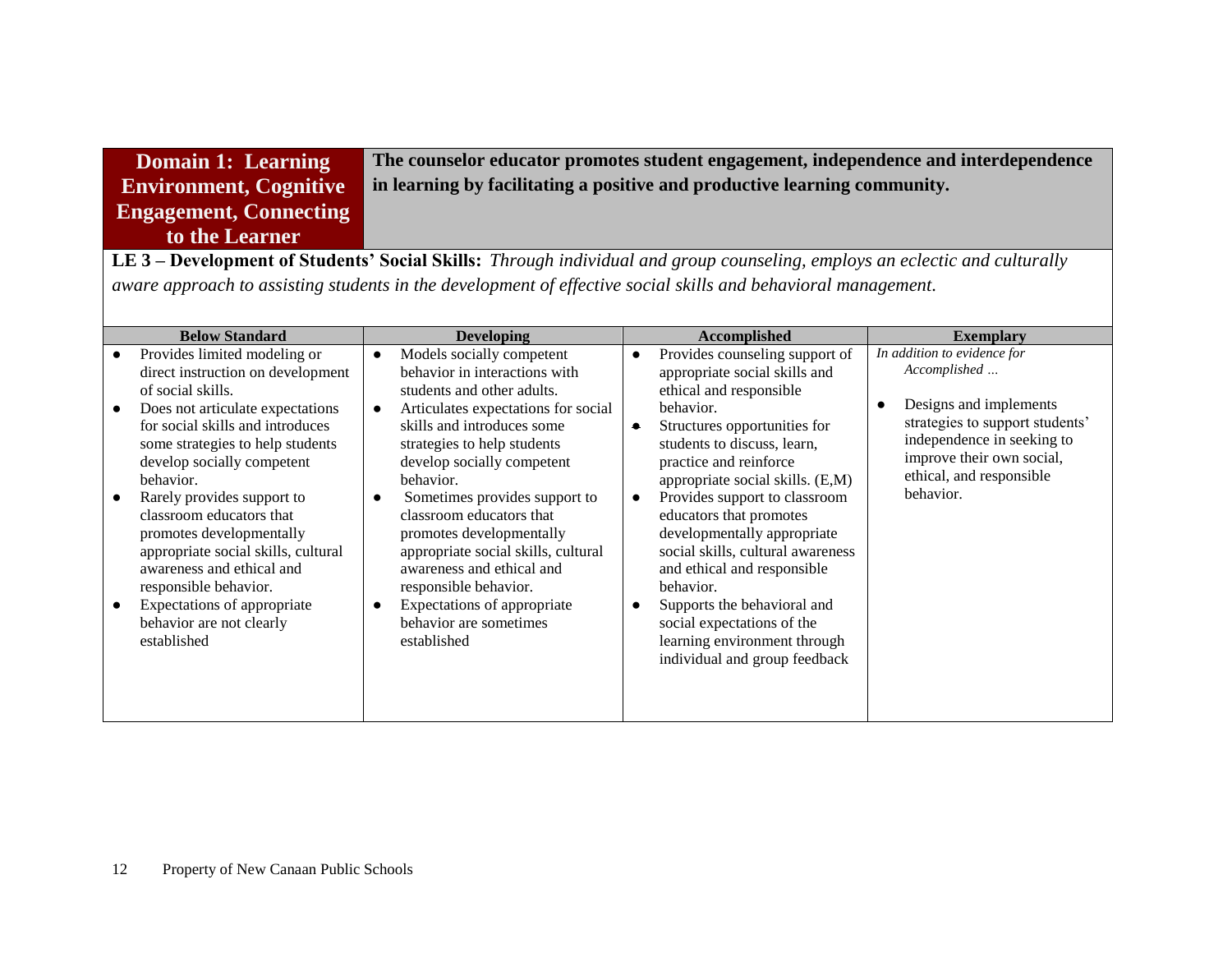### **Domain 1: Learning Environment, Cognitive Engagement, Connecting to the Learner The counselor educator promotes student engagement, independence and interdependence in learning by facilitating a positive and productive learning community.**

**LE 4 - Personal Growth:** *Assists students in developing a sense of awareness and self-worth, and in acquiring skills of personal exploration, decision-making and goal setting.*

| <b>Below Standard</b>                                                                                                                                         | <b>Developing</b>                                                                                                                                                                                                                                                       | <b>Accomplished</b>                                                                                                                                                                                                                                                                                                                      | <b>Exemplary</b>                                                                                                         |
|---------------------------------------------------------------------------------------------------------------------------------------------------------------|-------------------------------------------------------------------------------------------------------------------------------------------------------------------------------------------------------------------------------------------------------------------------|------------------------------------------------------------------------------------------------------------------------------------------------------------------------------------------------------------------------------------------------------------------------------------------------------------------------------------------|--------------------------------------------------------------------------------------------------------------------------|
| Is not consistently involved in the<br>delivery of school counseling<br>programs and activities<br>Does not promote student<br>engagement in self-assessment. | Sometimes engages students<br>in ongoing self-assessment<br>and management of thoughts,<br>feelings and behaviors<br>through individual and group<br>counseling.<br>Sometimes facilitates student<br>engagement in self-assessment of<br>values, habits, and interests. | Consistently engages students<br>٠<br>in ongoing self-assessment and<br>management of thoughts,<br>feelings and behaviors through<br>individual and group<br>counseling.<br>Consistently facilitates student<br>$\bullet$<br>engagement in ongoing self-<br>assessments of values, habits,<br>interests, experiences and<br>aspirations. | Creates and evaluates<br>counseling programs and<br>activities that address a<br>variety of student needs and<br>trends. |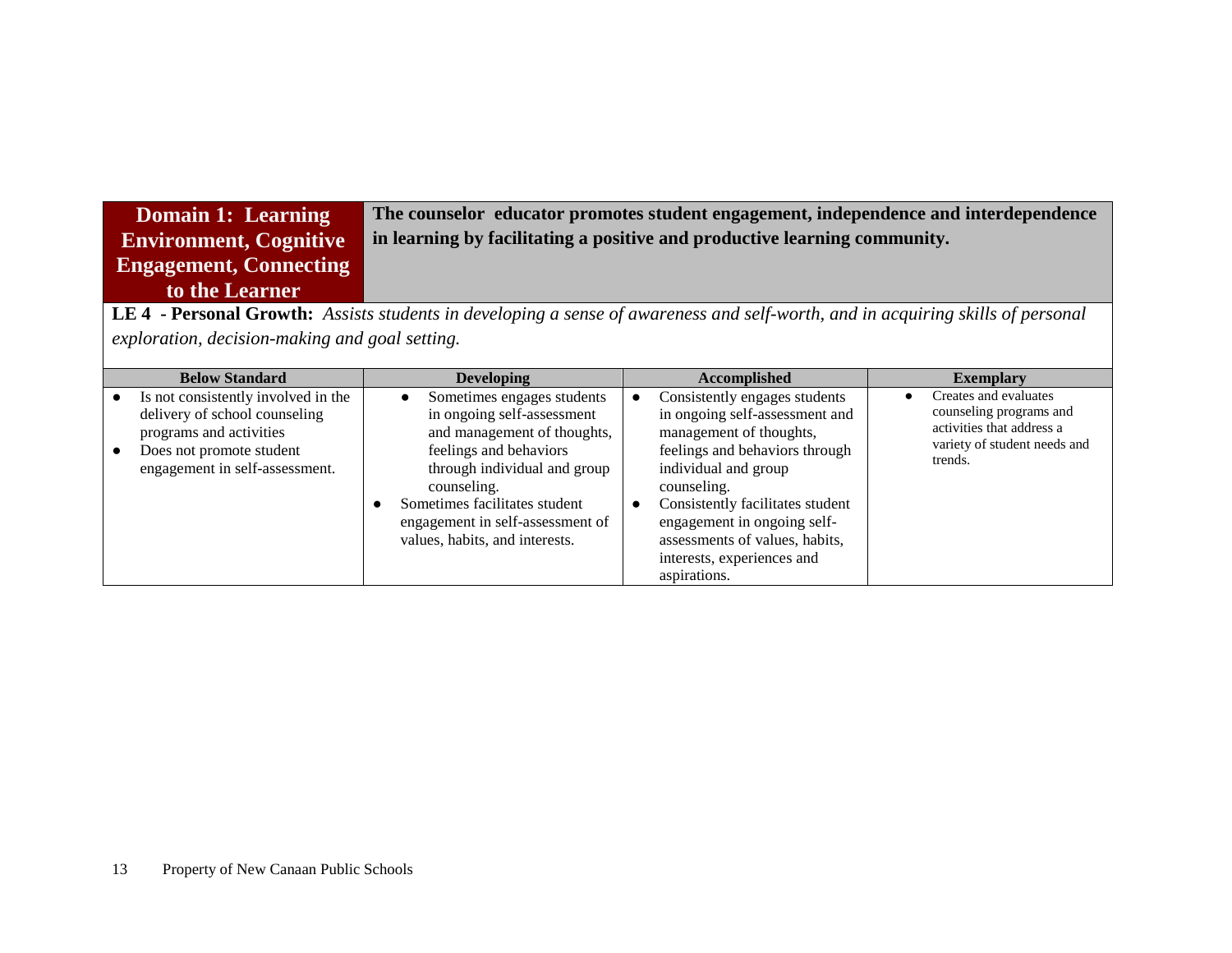## **Domain 2: Planning & Transition**

**The counselor educator facilitates transitions and counsels students toward the realization of their full potential for social, academic and personal success.** 

**PT 1 – Student Needs:** *In Order to assure appropriate educational transitions, counselors inform, instruct and differentiate to meet student learning needs, learning styles and/or interests (i.e., elementary to middle, middle school to high school and high school to post-secondary.)* 

| <b>Below Standard</b>                                                                                                                                                                                                                                                                                                   | <b>Developing</b>                                                                                                                                                                                                                                                                                                                                                                                                                                                                                                                                       | Accomplished                                                                                                                                                                                                                                                                                                                                                                                                                                                                                                                                                  | <b>Exemplary</b>                                                                                                                                                                                                                                                                                                                                                                                                                                                                |
|-------------------------------------------------------------------------------------------------------------------------------------------------------------------------------------------------------------------------------------------------------------------------------------------------------------------------|---------------------------------------------------------------------------------------------------------------------------------------------------------------------------------------------------------------------------------------------------------------------------------------------------------------------------------------------------------------------------------------------------------------------------------------------------------------------------------------------------------------------------------------------------------|---------------------------------------------------------------------------------------------------------------------------------------------------------------------------------------------------------------------------------------------------------------------------------------------------------------------------------------------------------------------------------------------------------------------------------------------------------------------------------------------------------------------------------------------------------------|---------------------------------------------------------------------------------------------------------------------------------------------------------------------------------------------------------------------------------------------------------------------------------------------------------------------------------------------------------------------------------------------------------------------------------------------------------------------------------|
| Just beginning to develop<br>$\bullet$<br>plans that build on students'<br>prior knowledge.<br>Plans are not at an<br>appropriate level for most<br>students.<br>At the high school level, does<br>$\bullet$<br>not create plans to counsel<br>students in understanding of<br>their career and educational<br>options. | Inconsistently incorporates<br>Social, Academic and<br>Personal learning (SAPL) as<br>well as student's<br>developmental level, prior<br>experiences and learning in<br>order to support goals.<br>Creates transition plans and<br>activities that sometimes<br>includes differentiation<br>addressing most students'<br>learning needs, learning<br>styles, student interests and<br>personal circumstances.<br>At the high school level,<br>creates plans to counsel<br>students in understanding<br>some of their career and<br>educational options. | Incorporates Social,<br>$\bullet$<br>Academic and Personal<br>learning (SAPL) as well as<br>student's developmental<br>level, prior experiences<br>and learning in order to<br>support goals.<br>Creates transition plans<br>and activities that include<br>differentiation addressing<br>most students' learning<br>needs, learning styles,<br>student interests and<br>personal circumstances.<br>At the high school level,<br>creates plans to effectively<br>counsel students in<br>understanding the full<br>range of career and<br>educational options. | In addition to evidence for<br>Accomplished<br>Plans include differentiation<br>$\bullet$<br>across content, process, and<br>product in order to address<br>students' learning needs,<br>learning styles, and/or interests.<br>Activities and materials are.<br>$\bullet$<br>appropriately challenging for<br>all students.<br>Plans include opportunities for<br>$\bullet$<br>students to make choices based<br>on their learning needs,<br>learning styles, and/or interests. |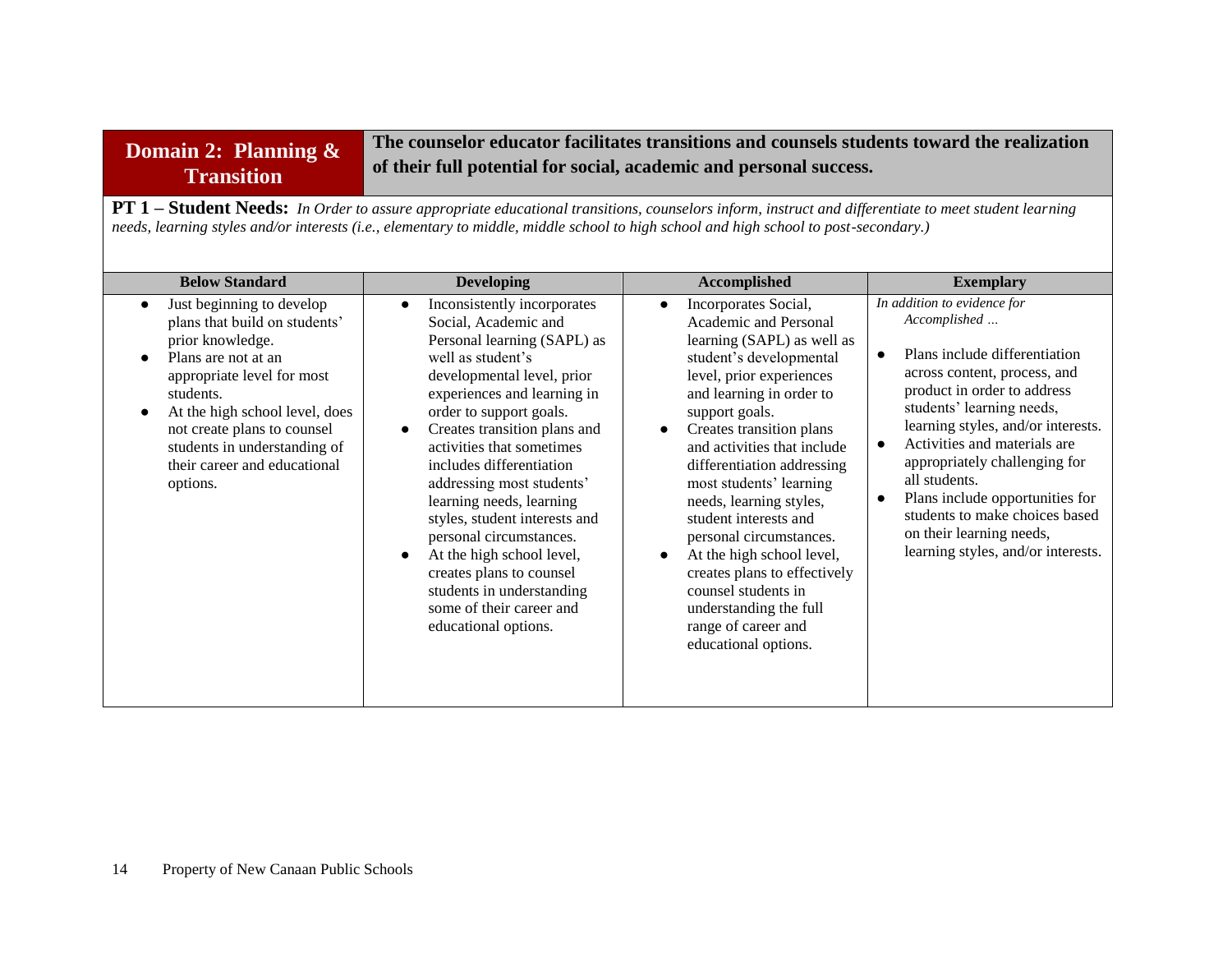#### **Domain 2: Planning & Transition The counselor educator facilitates transitions and counsels students toward the realization of their full potential for social, academic and personal success.**

**PT 2 - Coherent Design:** *Develops and organizes coherent and relevant counseling lessons that are aligned with district SAPL curriculum, enduring understandings, content knowledge and objectives.*

| <b>Below Standard</b>                                                                                                                                                                                                                                                         | <b>Developing</b>                                                                                                                                                                                                                                                                                                                                                                   | Accomplished                                                                                                                                                                                                                                                                                                                                                                                                                                                                        | <b>Exemplary</b>                                                                                                                                                                                                                                                                                                                                                                                                                         |
|-------------------------------------------------------------------------------------------------------------------------------------------------------------------------------------------------------------------------------------------------------------------------------|-------------------------------------------------------------------------------------------------------------------------------------------------------------------------------------------------------------------------------------------------------------------------------------------------------------------------------------------------------------------------------------|-------------------------------------------------------------------------------------------------------------------------------------------------------------------------------------------------------------------------------------------------------------------------------------------------------------------------------------------------------------------------------------------------------------------------------------------------------------------------------------|------------------------------------------------------------------------------------------------------------------------------------------------------------------------------------------------------------------------------------------------------------------------------------------------------------------------------------------------------------------------------------------------------------------------------------------|
| Just beginning to develop plans to<br>provide a continuum of learning<br>for students.<br>Plans do not articulate or<br>reference essential questions or<br>enduring understandings.<br>Plans include few opportunities<br>for students to engage in the<br>learning process. | Creates plans with some<br>$\bullet$<br>connections to previous learning<br>but lack a logical sequence that<br>provides a continuum of<br>learning<br>Creates plans that do not<br>$\bullet$<br>consistently address essential<br>questions and enduring<br>understandings.<br>Creates plans that include some<br>opportunities for students to<br>engage in the learning process. | Creates plans that are<br>$\bullet$<br>sequenced and differentiated to<br>provide a clear continuum of<br>learning for all students.<br>Creates plans that are based on<br>$\bullet$<br>essential questions and<br>enduring understandings.<br>Creates plans that include<br>¢<br>multiple opportunities for<br>students to engage in the<br>learning process and reflect on<br>the relationship between<br>curricular experiences,<br>academic achievements and<br>future options. | In addition to evidence for<br>Accomplished<br>Plans include opportunities for<br>students to make connections<br>between skills or concepts<br>being taught.<br>Plans include opportunities for<br>students to generate questions<br>that further their understanding<br>of skills or concepts being<br>taught.<br>Plans include opportunities for<br>students to identify/pose and<br>solve problems related to real-<br>world issues. |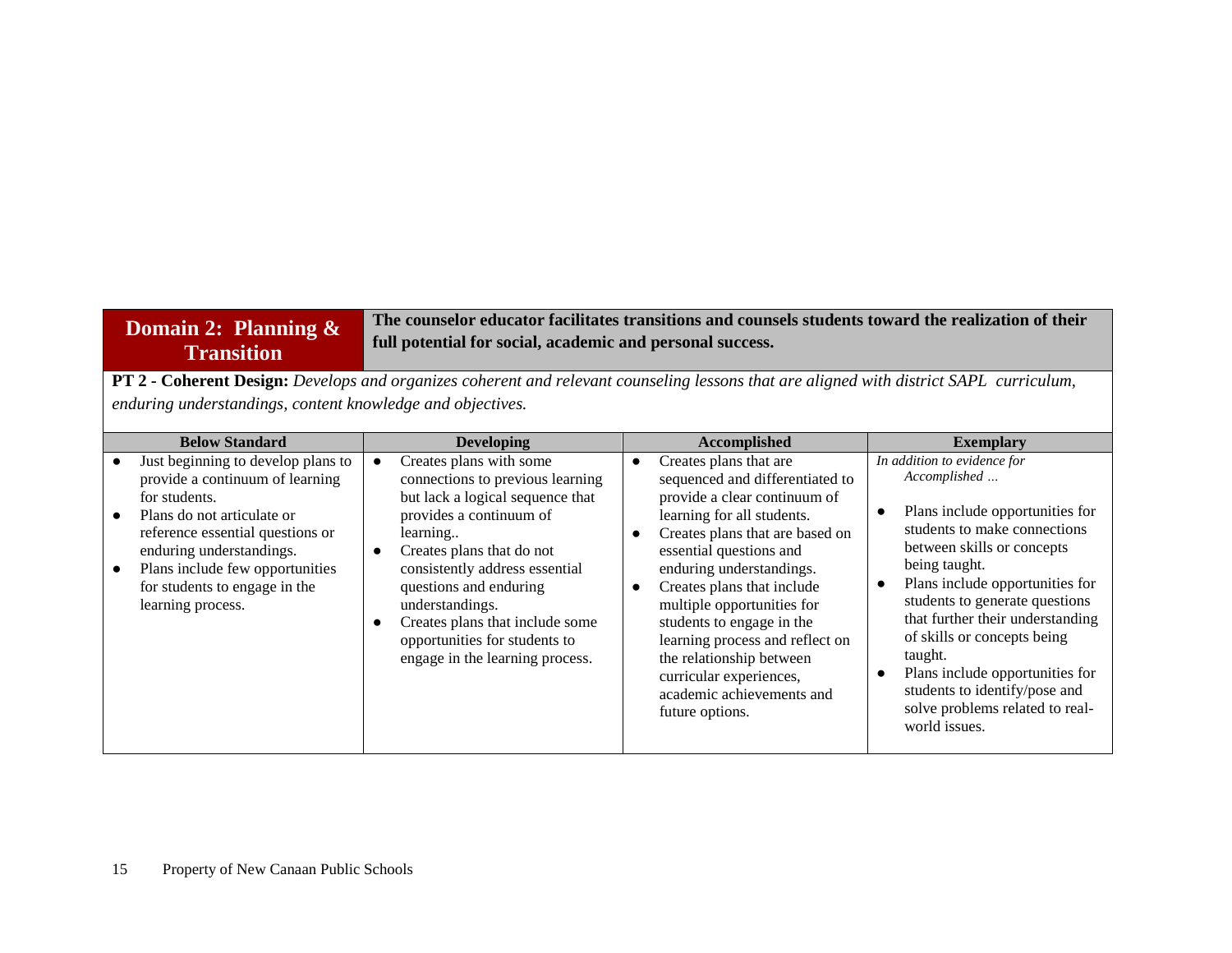#### **Domain 2: Planning & Transition The counselor educator facilitates transitions and counsels students toward the realization of their full potential for social, academic and personal success.**

**PT 3 – Understanding Options/Skills:** *Demonstrates the ability to counsel students in understanding the full range of social, academic and personal options, including the skills and requirements for successful transitions.* 

| <b>Below Standard</b>                                                                                                                                                                                                                                                        | <b>Developing</b>                                                                                                                                                                                                                                                                                                                                                                 | Accomplished                                                                                                                                                                                                                                                                                                                                                                                                           | <b>Exemplary</b>                                                                                                                                                                                                                                      |
|------------------------------------------------------------------------------------------------------------------------------------------------------------------------------------------------------------------------------------------------------------------------------|-----------------------------------------------------------------------------------------------------------------------------------------------------------------------------------------------------------------------------------------------------------------------------------------------------------------------------------------------------------------------------------|------------------------------------------------------------------------------------------------------------------------------------------------------------------------------------------------------------------------------------------------------------------------------------------------------------------------------------------------------------------------------------------------------------------------|-------------------------------------------------------------------------------------------------------------------------------------------------------------------------------------------------------------------------------------------------------|
| Does not create opportunities for<br>self reflection.<br>Just beginning to create<br>opportunities for students to<br>problem solve.<br>At the high school, just beginning<br>to acquire the knowledge to assist<br>students in understanding the post<br>secondary process. | Creates opportunities for self<br>$\bullet$<br>reflection through some but not<br>all of the skills required for<br>success.<br>Creates some opportunities for<br>$\bullet$<br>students to use problem solving<br>skills.<br>At the high school, share some<br>$\bullet$<br>knowledge of college admissions<br>to assist students in understanding<br>the post secondary process. | Creates opportunities for<br>$\bullet$<br>self-reflection through a<br>variety of activities to<br>enhance learning.<br>Creates opportunities for<br>$\bullet$<br>students to expand<br>problem solving skills by<br>interpreting and using data.<br>At the high school, share<br>$\bullet$<br>comprehensive college<br>admissions knowledge to<br>assist students in<br>understanding the post-<br>secondary process. | Openly shares knowledge of<br>post secondary options with<br>colleagues and other.<br>Builds positive relationships<br>with students and develops<br>mutually understood<br>expectations that enable the co-<br>creation of relevant action<br>plans. |

H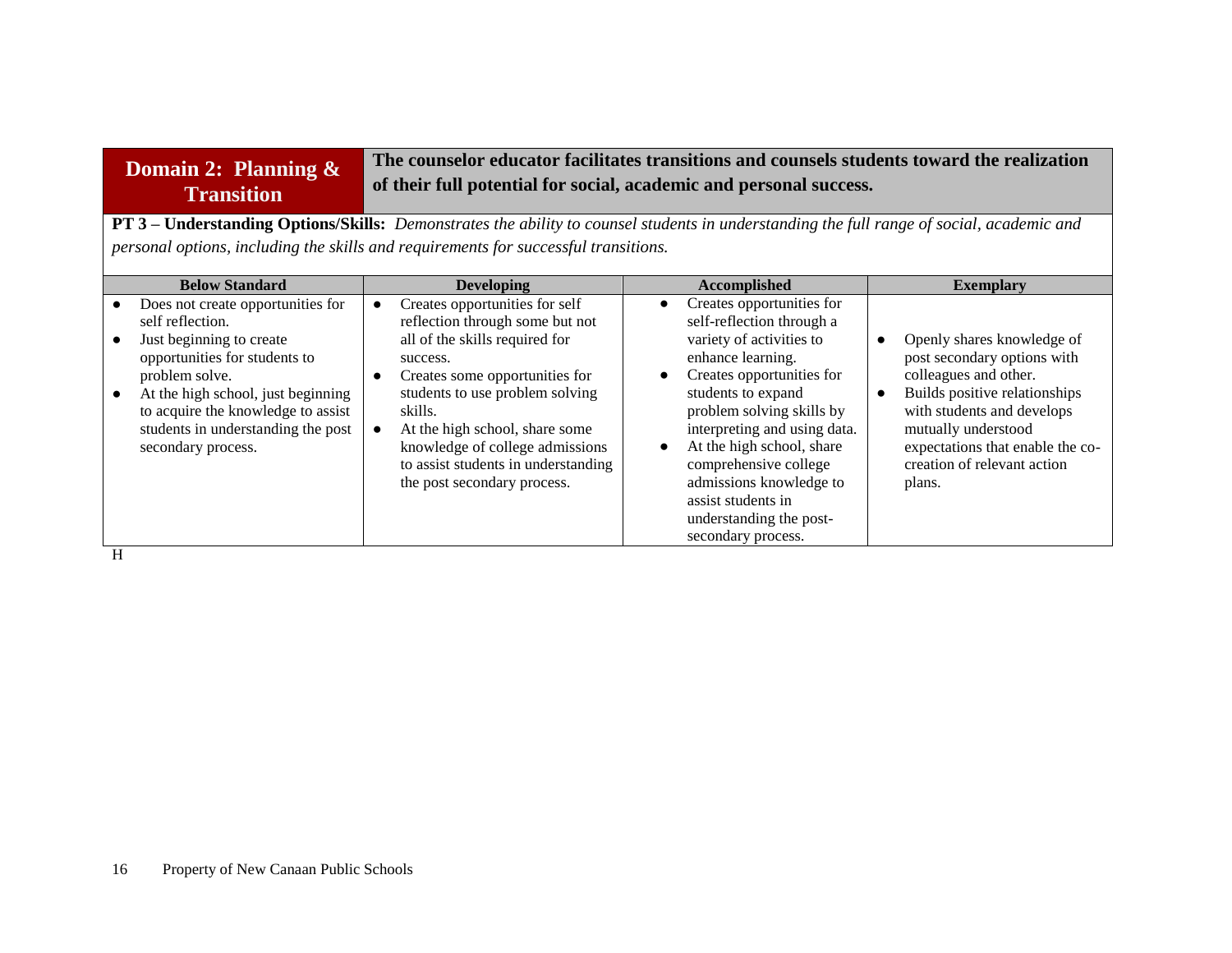| <b>Domain 2: Planning <math>\&amp;</math></b> | The counselor educator facilitates transitions and counsels students toward the realization |
|-----------------------------------------------|---------------------------------------------------------------------------------------------|
| <b>Transition</b>                             | of their full potential for social, academic and personal success.                          |
|                                               |                                                                                             |

**PT4 –Responsible Decision Making -** *Assists students in understanding the impact of choices, behaviors and achievement on future plans and options.*

| <b>Below Standard</b>                  | <b>Developing</b>                               | Accomplished                            | <b>Exemplary</b>               |
|----------------------------------------|-------------------------------------------------|-----------------------------------------|--------------------------------|
| Creates opportunities for<br>$\bullet$ | Creates opportunities for students<br>$\bullet$ | Creates opportunities for<br>$\bullet$  | In addition to evidence for    |
| students to make decisions             | to make decisions with few                      | students to make general                | Accomplished                   |
| without connections across             | connections across SAPL                         | connections about the                   |                                |
| SAPL settings.                         | settings.                                       | impact of their choices,                | Effectively supports students' |
| At the high school, just<br>$\bullet$  | At the high school, shares                      | behaviors, and academic                 | independent problem solving    |
| beginning to share                     | some knowledge with                             | performance across the                  | and decision making skills.    |
| knowledge with students in             | students in evaluating and                      | SAPL settings.                          |                                |
| evaluating and interpreting            | interpreting information                        | At the high school, shares<br>$\bullet$ |                                |
| information about college              | about college and other post-                   | extensive knowledge in                  |                                |
| and other post-secondary               | secondary education                             | evaluating and interpreting             |                                |
| education options as part of           | alternatives to consider                        | information about college               |                                |
| the decision making process.           | appropriate options as part of                  | and other post-secondary                |                                |
|                                        | the decision making process.                    | options.                                |                                |

| Domain 2: Planning $\&$              | The counselor educator facilitates transitions and counsels students toward the realization |
|--------------------------------------|---------------------------------------------------------------------------------------------|
| <b>Transition</b>                    | of their full potential for social, academic and personal success.                          |
| $DT \xi$ . Dovent $\Gamma$ ngogement |                                                                                             |

### **PT 5: Parent Engagement -**

*Develops and provides parent programs that encompass social, academic and personal learning, as well as future planning*

| <b>Below Standard</b>                                                           | <b>Developing</b>                                                                                    | Accomplished                                                                                                                                              | <b>Exemplary</b>                                                                                 |
|---------------------------------------------------------------------------------|------------------------------------------------------------------------------------------------------|-----------------------------------------------------------------------------------------------------------------------------------------------------------|--------------------------------------------------------------------------------------------------|
| Participates in parent programs<br>with no input into planning and<br>creation. | Is inconsistent when informing parents<br>about programs and activities provided to<br>the students. | Promotes parent engagement<br>through communication and<br>development of programs and<br>services that are in place for<br>students at each grade level. | Assesses the need for new<br>programs and leads others in<br>the creation and<br>implementation. |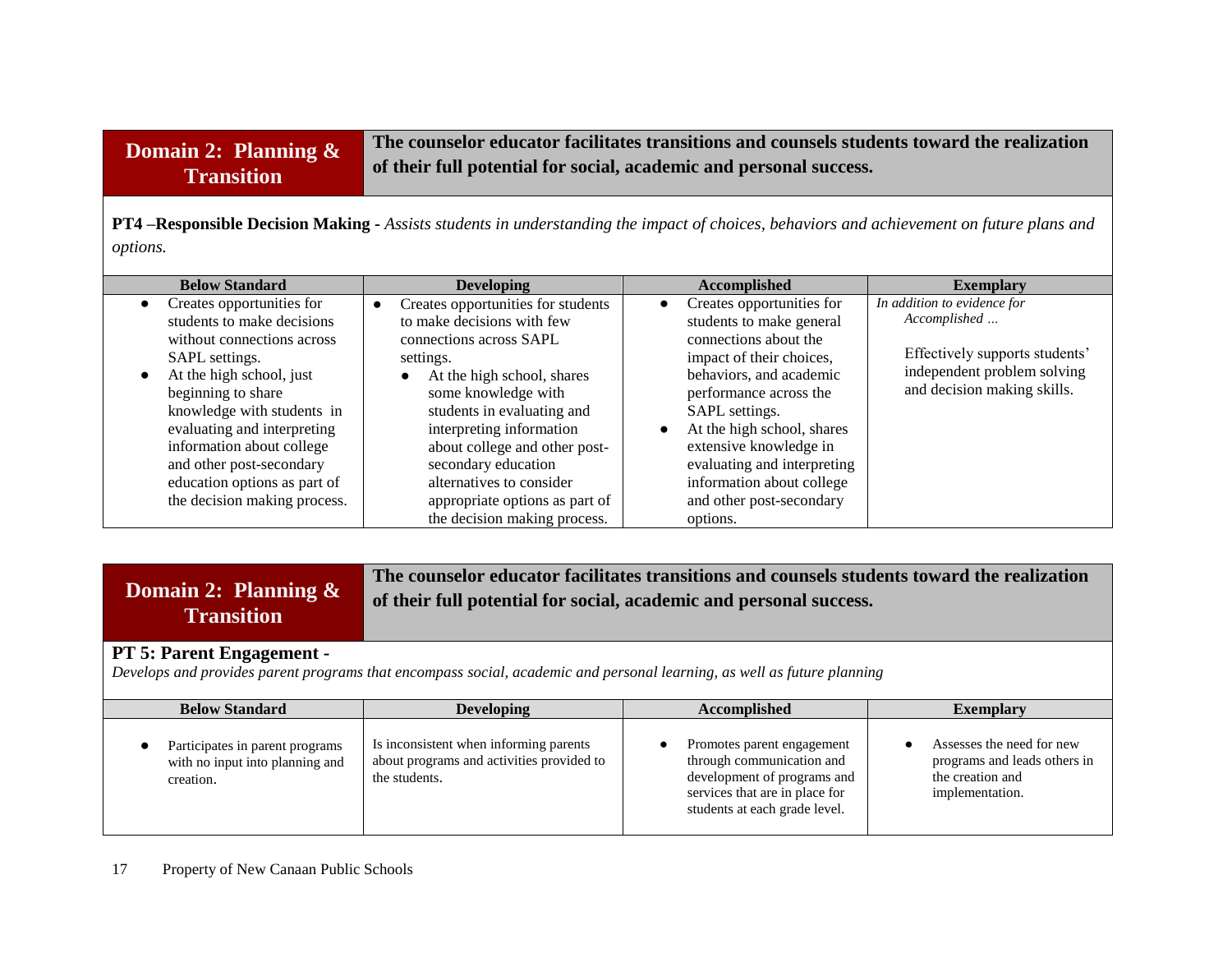**Domain 3: Student Advocacy and Responsive Interventions The counselor educator advocates for the educational needs of students and works to ensure that these needs are addressed at every level.** 

**SARI.1 - Consultation -** *Provides training, orientation and consultation assistance to faculty, administrators, staff and school officials to assist them in responding to the education, development and counseling needs of students.*

| <b>Below Standard</b>                                                                                                                                                                                                                                                                                                                                                                                               | <b>Developing</b>                                                                                                                                                                                                                                                                                                                                                          | Accomplished                                                                                                                                                                                                                                                                                                                                                        | <b>Exemplary</b>                                                                                                                                                                                                                                                  |
|---------------------------------------------------------------------------------------------------------------------------------------------------------------------------------------------------------------------------------------------------------------------------------------------------------------------------------------------------------------------------------------------------------------------|----------------------------------------------------------------------------------------------------------------------------------------------------------------------------------------------------------------------------------------------------------------------------------------------------------------------------------------------------------------------------|---------------------------------------------------------------------------------------------------------------------------------------------------------------------------------------------------------------------------------------------------------------------------------------------------------------------------------------------------------------------|-------------------------------------------------------------------------------------------------------------------------------------------------------------------------------------------------------------------------------------------------------------------|
| Rarely maintains a working<br>$\bullet$<br>relationship with faculty,<br>administrators, staff and<br>school officials.<br>Does not effectively<br>$\bullet$<br>communicate relevant<br>information on behalf of<br>student(s) to critical parties.<br>Does not keep current with<br>$\bullet$<br>what is happening within the<br>context of the school and<br>relevant environments to<br>advocate for the student | Sometimes has a<br>working relationship<br>with faculty,<br>administrators, staff and<br>school officials.<br>Sometimes<br>communicates relevant<br>information on behalf of<br>student(s) to critical<br>parties.<br>Sometimes keeps current<br>with what is happening<br>within the context of the<br>school and relevant<br>environments to<br>advocate for the student | Maintains a working<br>$\bullet$<br>relationship with faculty,<br>administrators, staff and<br>school officials.<br>Effectively communicates<br>relevant information on<br>behalf of student(s) to<br>critical parties.<br>Keeps current with what is<br>happening within the<br>context of the school and<br>relevant environments to<br>advocate for the student. | In addition to accomplished<br>$\bullet$<br>provides educational<br>programming for parents,<br>faculty and staff relating to<br>current counseling issues and<br>student needs.<br>Keeps administration informed<br>$\bullet$<br>of school climate.<br>$\bullet$ |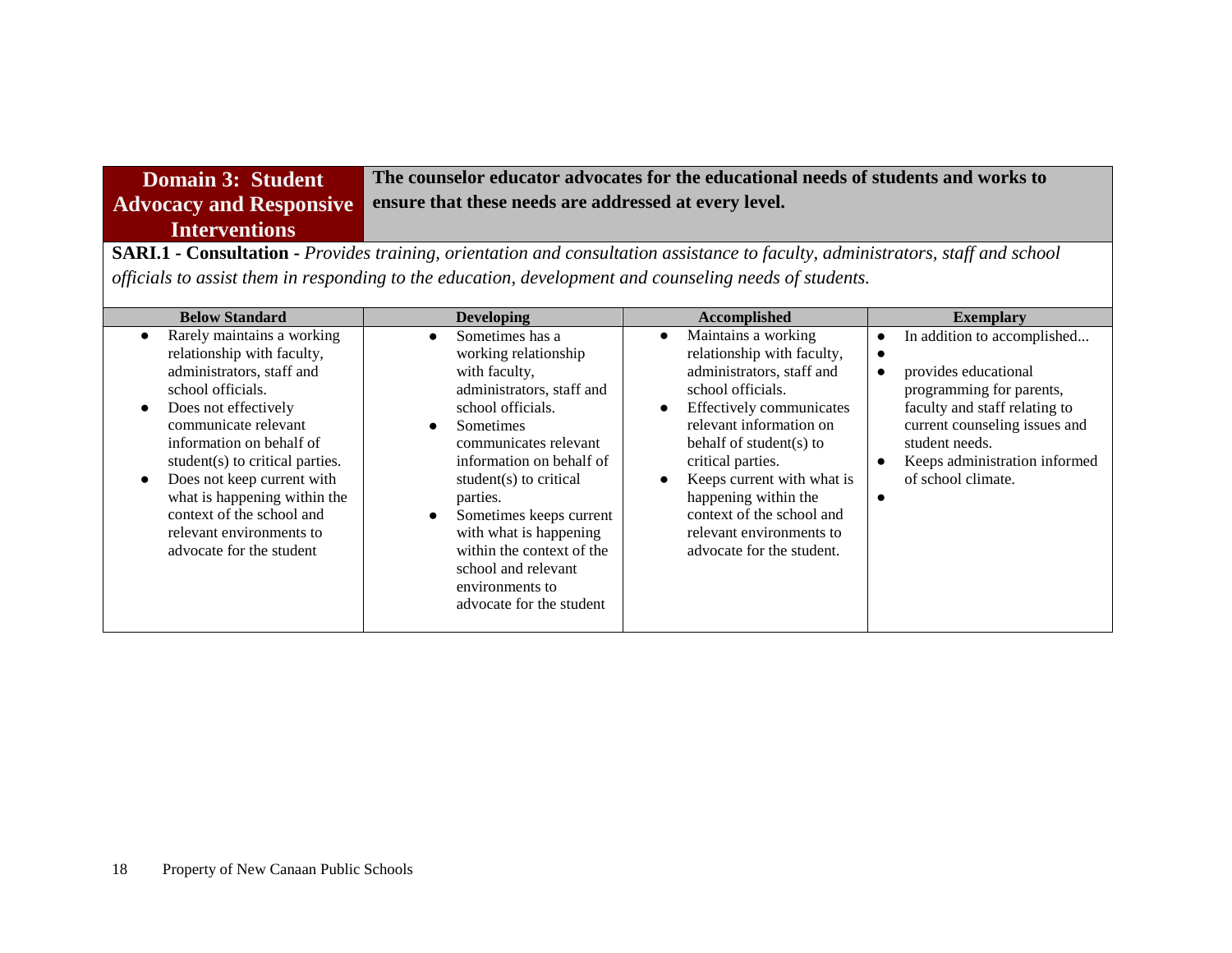### **The counselor educator advocates for the educational needs of students and works to ensure that these needs are addressed at every level.**

**Domain 3: Student Advocacy and Responsive Interventions**

**SARI 2 -Family Integration -** *Provides information and resources to families related to the developmental needs of the student including post-secondary planning.* 

| <b>Below Standard</b>                                                                                                                                                                                                                                                                                                                                                                                                                           | <b>Developing</b>                                                                                                                                                                                                                                                                                                                                                                                                                                                                                                                        | Accomplished                                                                                                                                                                                                                                                                                                                                                                                                             | <b>Exemplary</b>                                                                                                                     |
|-------------------------------------------------------------------------------------------------------------------------------------------------------------------------------------------------------------------------------------------------------------------------------------------------------------------------------------------------------------------------------------------------------------------------------------------------|------------------------------------------------------------------------------------------------------------------------------------------------------------------------------------------------------------------------------------------------------------------------------------------------------------------------------------------------------------------------------------------------------------------------------------------------------------------------------------------------------------------------------------------|--------------------------------------------------------------------------------------------------------------------------------------------------------------------------------------------------------------------------------------------------------------------------------------------------------------------------------------------------------------------------------------------------------------------------|--------------------------------------------------------------------------------------------------------------------------------------|
| Rarely listens to concerns and<br>needs from parents and<br>teachers to find effective<br>supports or interventions to<br>enhance student success.<br>Rarely assists families to<br>understand the changing<br>developmental needs of the<br>student in working toward<br>independence and post -<br>secondary goals.<br>Rarely communicates what<br>families can do to provide an<br>environment that abets and<br>supports academic progress. | Is inconsistent in listening to<br>$\bullet$<br>concerns and needs from<br>parents and teachers to find<br>effective supports or<br>interventions to enhance<br>student success.<br>Is inconsistent in assisting<br>$\bullet$<br>families to understand the<br>changing developmental<br>needs of the student in<br>working toward<br>independence and post -<br>secondary goals.<br>Is inconsistent in<br>$\bullet$<br>communicating what<br>families can do to provide an<br>environment that abets and<br>supports academic progress. | Actively listens to<br>concerns and needs from<br>parents and teachers to find<br>effective supports or<br>interventions to enhance<br>student success.<br>Assist families to<br>understand the changing<br>developmental needs of the<br>student in working toward<br>independence and post -<br>secondary goals.<br>Effectively families to<br>provide an environment<br>that abets and supports<br>academic progress. | In addition to evidence for<br>Accomplished<br>Provides educational<br>programs and resources in<br>support of parental<br>learning. |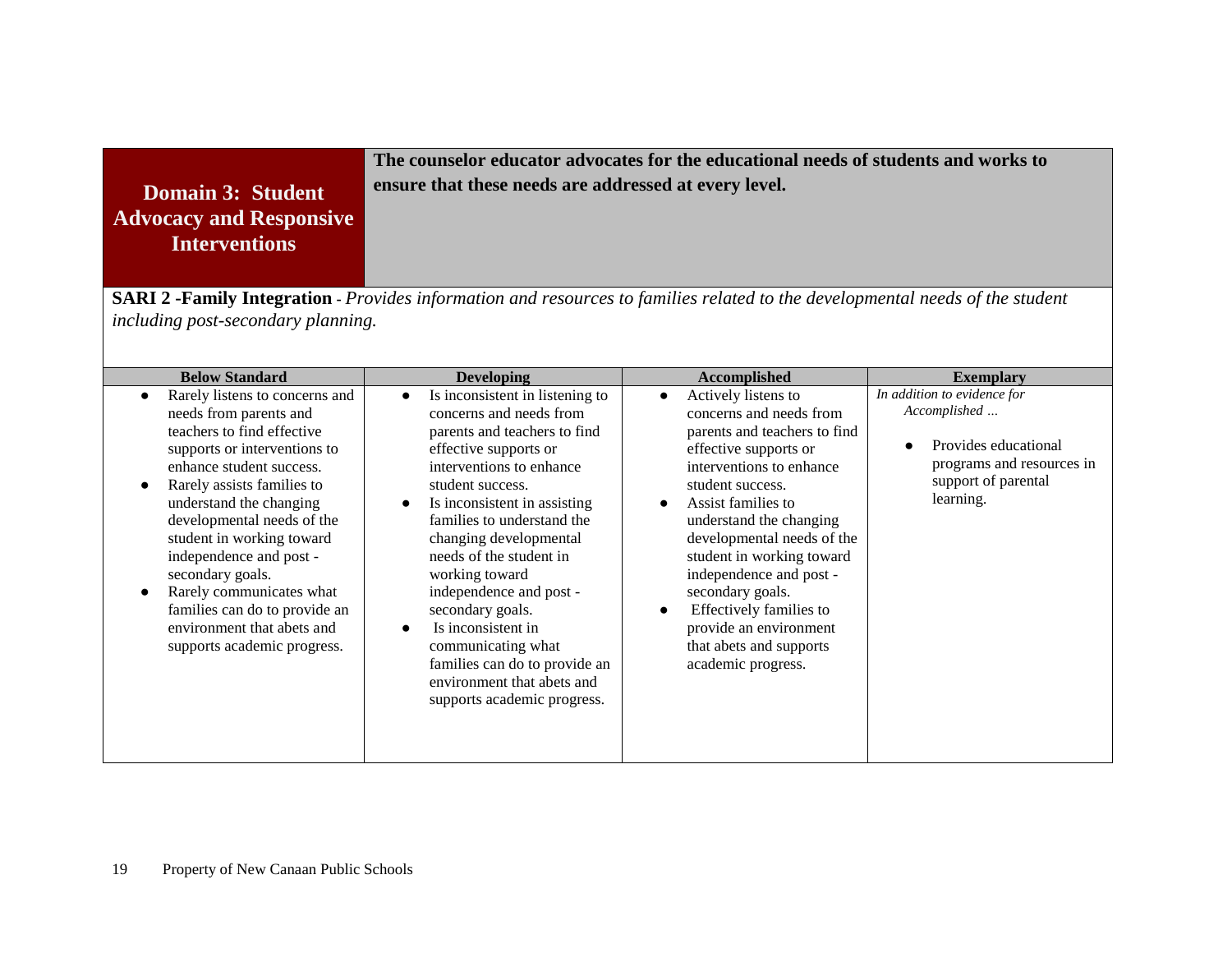| <b>Domain 3: Student</b>                                                                                                                                                                                                                                                                                                                                                                                                                                                              | The counselor educator advocates for the educational needs of students and works to                                                                                                                                                                                                                                                                                                                                                                                                                                    |                                                                                                                                                                                                                                                                                                                                                                                                                                                                                                 |                                                                                                                                                                                                                                                                                                                                      |
|---------------------------------------------------------------------------------------------------------------------------------------------------------------------------------------------------------------------------------------------------------------------------------------------------------------------------------------------------------------------------------------------------------------------------------------------------------------------------------------|------------------------------------------------------------------------------------------------------------------------------------------------------------------------------------------------------------------------------------------------------------------------------------------------------------------------------------------------------------------------------------------------------------------------------------------------------------------------------------------------------------------------|-------------------------------------------------------------------------------------------------------------------------------------------------------------------------------------------------------------------------------------------------------------------------------------------------------------------------------------------------------------------------------------------------------------------------------------------------------------------------------------------------|--------------------------------------------------------------------------------------------------------------------------------------------------------------------------------------------------------------------------------------------------------------------------------------------------------------------------------------|
| <b>Advocacy and Responsive</b>                                                                                                                                                                                                                                                                                                                                                                                                                                                        | ensure that these needs are addressed at every level.                                                                                                                                                                                                                                                                                                                                                                                                                                                                  |                                                                                                                                                                                                                                                                                                                                                                                                                                                                                                 |                                                                                                                                                                                                                                                                                                                                      |
| <b>Interventions</b>                                                                                                                                                                                                                                                                                                                                                                                                                                                                  |                                                                                                                                                                                                                                                                                                                                                                                                                                                                                                                        |                                                                                                                                                                                                                                                                                                                                                                                                                                                                                                 |                                                                                                                                                                                                                                                                                                                                      |
| <b>SARI 3 – Student Integration:</b> Recognizes the interest and well being of the student as paramount in the counseling relationship<br>while helping the student to seek integration within the school environment.                                                                                                                                                                                                                                                                |                                                                                                                                                                                                                                                                                                                                                                                                                                                                                                                        |                                                                                                                                                                                                                                                                                                                                                                                                                                                                                                 |                                                                                                                                                                                                                                                                                                                                      |
| <b>Below Standard</b>                                                                                                                                                                                                                                                                                                                                                                                                                                                                 | Developing                                                                                                                                                                                                                                                                                                                                                                                                                                                                                                             | Accomplished                                                                                                                                                                                                                                                                                                                                                                                                                                                                                    | Exemplary                                                                                                                                                                                                                                                                                                                            |
| Does not students balance<br>their social and academic<br>activities in the context of the<br>school day.<br>Does not help students<br>understand that involvement<br>in school, outside the<br>classroom, as beneficial to<br>their well-being and<br>connectedness to school.<br>Does not develop<br>$\bullet$<br>relationships or build rapport<br>with students<br>Does not encourage students<br>to advocate and take<br>responsibility for academic<br>and personal development | Sometimes helps<br>$\bullet$<br>students balance their social and<br>academic activities in the context<br>of the school day.<br>Inconsistently helps<br>students understand that<br>involvement in school, outside<br>the classroom, as beneficial to<br>their well-being and<br>connectedness to school.<br>Sometimes develops<br>relationships and builds rapport<br>with students<br>Sometimes encourages<br>$\bullet$<br>students to advocate and take<br>responsibility for academic<br>and personal development | Helps students balance their<br>$\bullet$<br>social and academic activities<br>in the context of the school<br>day.<br>Helps students understand that<br>$\bullet$<br>involvement in school, outside<br>of the classroom is beneficial to<br>their well-being and<br>connectedness to school.<br>Develops relationships and<br>$\bullet$<br>builds rapport with students<br>Encourages students to<br>$\bullet$<br>advocate and take<br>responsibility for academic and<br>personal development | In addition to evidence for<br>Accomplished<br>Helps students to select<br>$\bullet$<br>strategies by which to gain<br>new learning based on<br>their needs and interests.<br>Helps students to articulate<br>$\bullet$<br>how new learning relates<br>to real-world issues and<br>other disciplines beyond<br>content being taught. |

۰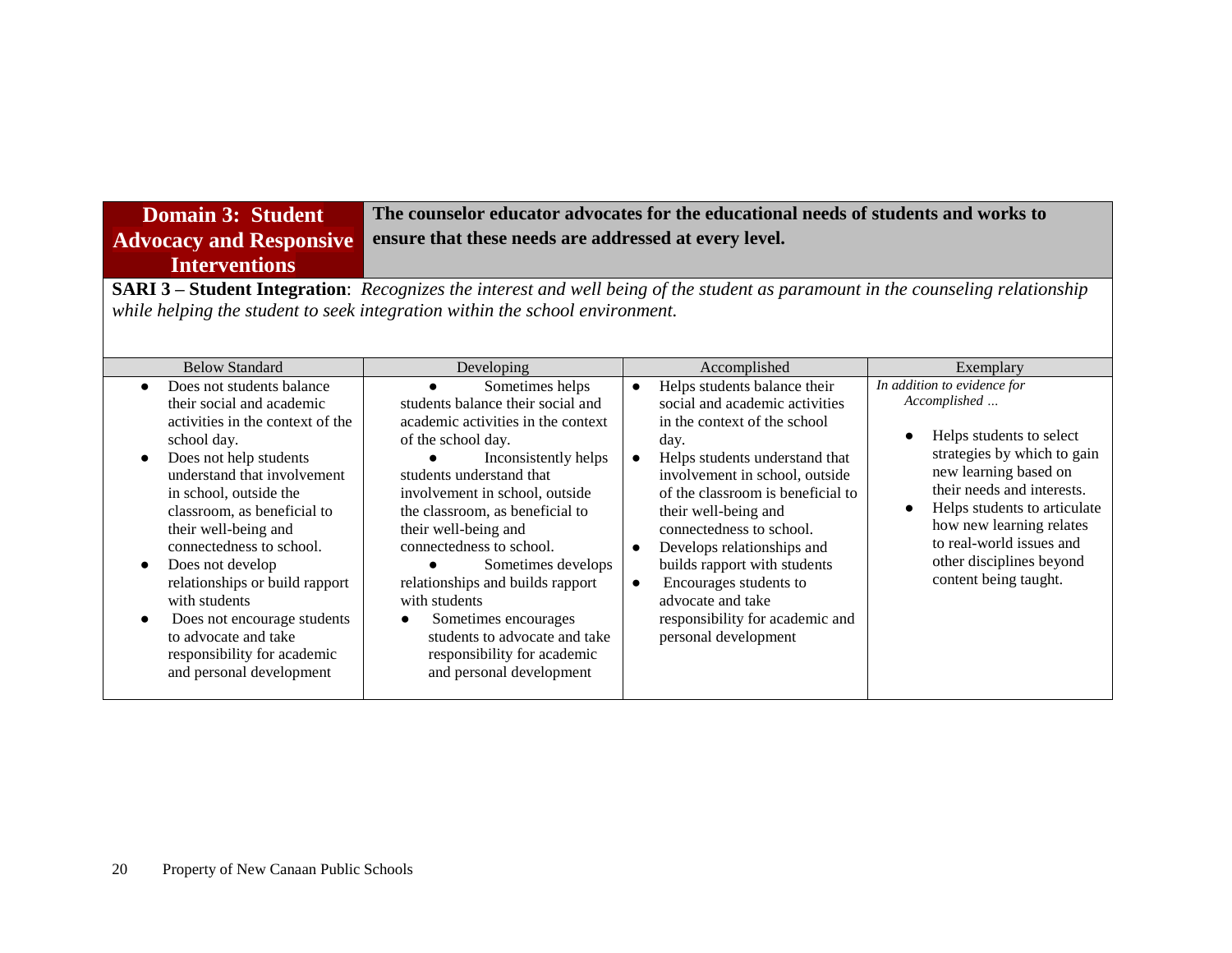| The counselor educator advocates for the educational needs of students and works to<br><b>Domain 3: Student</b><br>ensure that these needs are addressed at every level.<br><b>Advocacy and Responsive</b><br><b>Interventions</b><br><b>SARI 4 - Consensus Building:</b> Moves individuals toward consensus and/or conflict resolution. |                                                                                                                                                                                                                                                                                                            |                                                                                                                                                                                                                                                                                                                                                                                  |                                                                                                                                                                                                                                              |
|------------------------------------------------------------------------------------------------------------------------------------------------------------------------------------------------------------------------------------------------------------------------------------------------------------------------------------------|------------------------------------------------------------------------------------------------------------------------------------------------------------------------------------------------------------------------------------------------------------------------------------------------------------|----------------------------------------------------------------------------------------------------------------------------------------------------------------------------------------------------------------------------------------------------------------------------------------------------------------------------------------------------------------------------------|----------------------------------------------------------------------------------------------------------------------------------------------------------------------------------------------------------------------------------------------|
| <b>Below Standard</b>                                                                                                                                                                                                                                                                                                                    | <b>Developing</b>                                                                                                                                                                                                                                                                                          | Accomplished                                                                                                                                                                                                                                                                                                                                                                     | <b>Exemplary</b>                                                                                                                                                                                                                             |
| Does not actively engage in<br>department, grade level, and school<br>wide initiatives.<br>Does not participates in<br>opportunities to work with and<br>learn from others<br>Does not exchange information<br>with others to work toward a<br>common understanding and /or<br>goal/action plan.                                         | Limited involvement in<br>$\bullet$<br>department, grade level and<br>school wide initiatives.<br>Sometimes participates in<br>opportunities to work with and<br>learn from others<br>Sometimes exchanges<br>information with others to work<br>toward a common understanding<br>and /or goal/action plan. | Participates in planning and<br>$\bullet$<br>decision making in the school,<br>department, and/or grade level;<br>contributing relevant ideas and<br>expertise as it relates to the student<br>needs.<br>Regularly participates in<br>opportunities to work with and<br>learn from others; peer<br>consultation.<br>Exchanges information with others<br>to work toward a common | In addition to evidence for<br>Accomplished<br>Leads others to adopt and integrate<br>$\bullet$<br>strategies in the best interest of<br>students.<br>Once consensus has been<br>established, counselor ensures<br>effective implementation. |

understanding and /or goal/action

plan.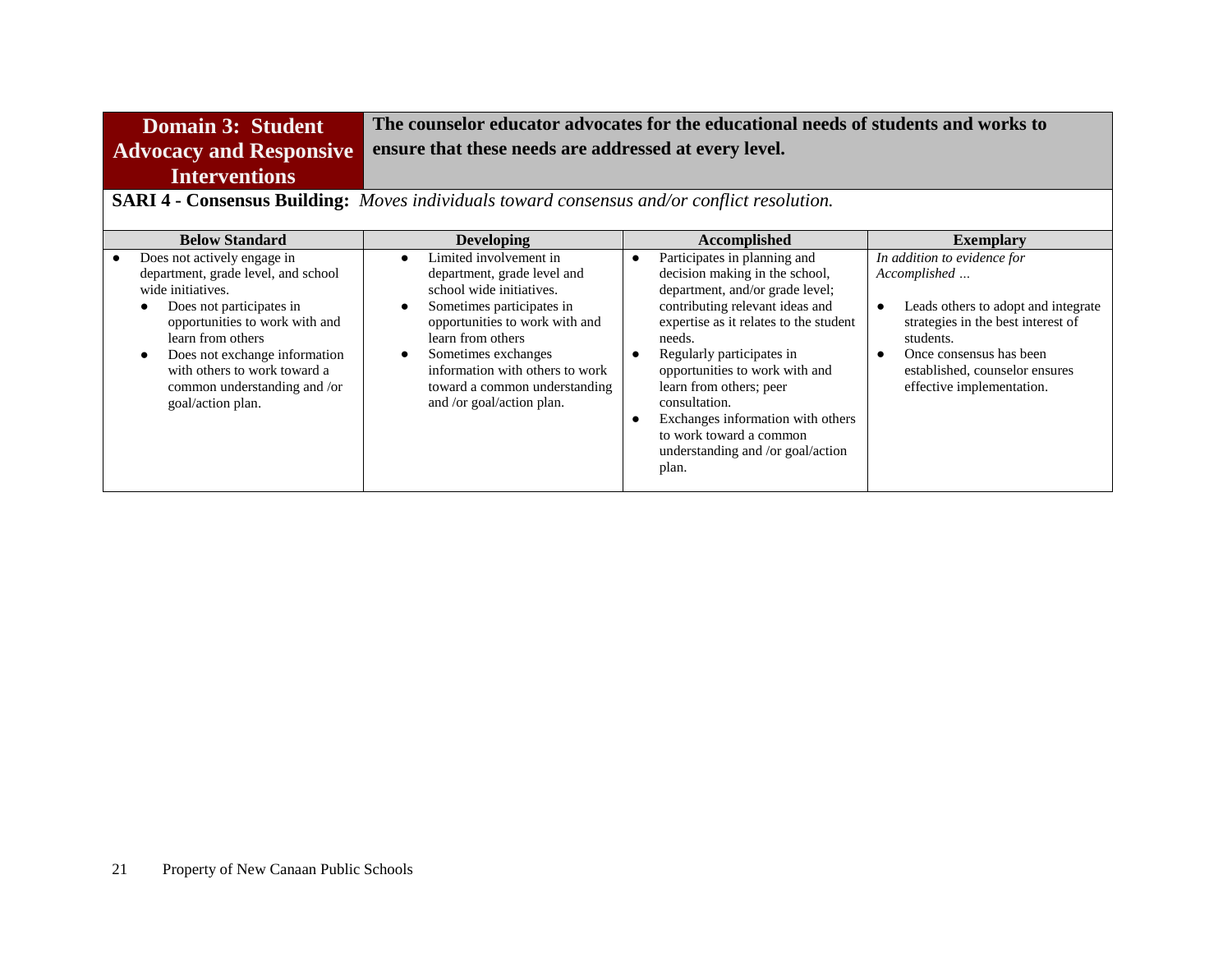| <b>Domain 3: Student</b>       | The counselor educator advocates for the educational needs of students and works to |
|--------------------------------|-------------------------------------------------------------------------------------|
| <b>Advocacy and Responsive</b> | ensure that these needs are addressed at every level.                               |
| <b>Interventions</b>           |                                                                                     |
|                                |                                                                                     |

**SARI 5 - Monitoring Student Learning -** *Monitors student learning and consults with teachers to promote improved student performance and engagement in learning tasks.*

| <b>Below Standard</b>                                                                                                                                                                                                                                                          | <b>Developing</b>                                                                                                                                                                                                                                                                                       | Accomplished                                                                                                                                                                                                                                                                      | <b>Exemplary</b>                                                                                                                                                                                                                                                                                                                     |
|--------------------------------------------------------------------------------------------------------------------------------------------------------------------------------------------------------------------------------------------------------------------------------|---------------------------------------------------------------------------------------------------------------------------------------------------------------------------------------------------------------------------------------------------------------------------------------------------------|-----------------------------------------------------------------------------------------------------------------------------------------------------------------------------------------------------------------------------------------------------------------------------------|--------------------------------------------------------------------------------------------------------------------------------------------------------------------------------------------------------------------------------------------------------------------------------------------------------------------------------------|
| Data is not utilized to inform<br>interventions and support<br>plans.<br>Does not select appropriate<br>interventions to provide a<br>customized support plan.<br>Does not work as part of a<br>team that designs effective<br>interventions that result in<br>student growth. | Data is inconsistently utilized to<br>inform interventions and support<br>plans.<br>Inconsistently selects appropriate<br>interventions to provide a<br>customized support plan.<br>Works inconsistently as part<br>of a team that designs<br>effective interventions that<br>result in student growth. | Reflects on available data to<br>appropriately design<br>interventions.<br>Selects the appropriate<br>interventions to provide a<br>customized support plan.<br>Works as part of a team<br>$\bullet$<br>that designs effective<br>interventions that result in<br>student growth. | In addition to evidence for<br>Accomplished<br>Monitors progress to determine<br>effectiveness of the plan<br>Makes revisions as additional<br>$\bullet$<br>data is collected.<br>Engages with the student in<br>monitoring progress toward<br>academic and personal success.<br>Shares successful interventions<br>with colleagues? |
|                                                                                                                                                                                                                                                                                |                                                                                                                                                                                                                                                                                                         |                                                                                                                                                                                                                                                                                   |                                                                                                                                                                                                                                                                                                                                      |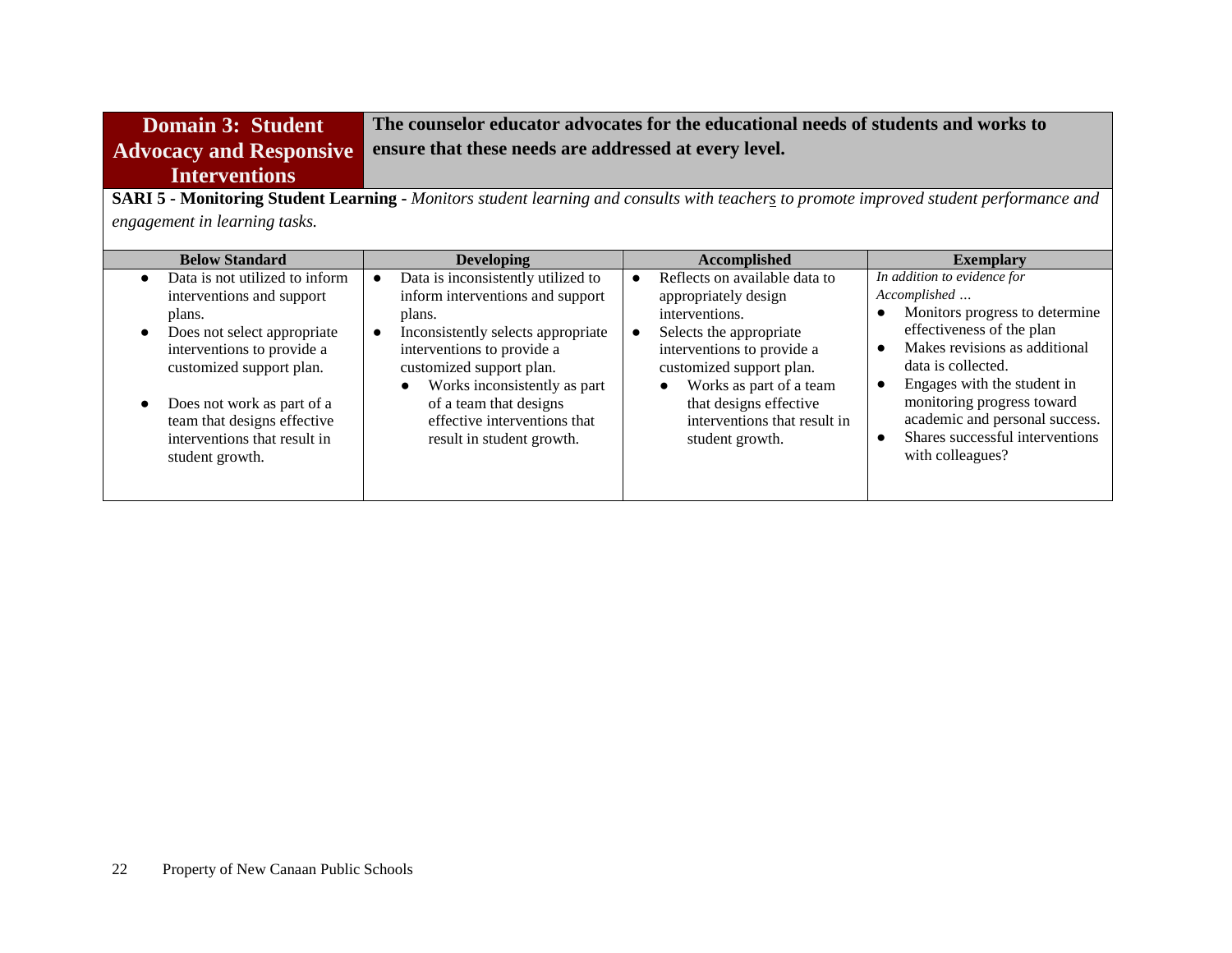| <b>Domain 3: Student</b> | The counselor educator advocates for the educational needs of students and works to |
|--------------------------|-------------------------------------------------------------------------------------|
|                          | Advocacy and Responsive ensure that these needs are addressed at every level.       |
| <b>Interventions</b>     |                                                                                     |

**SARI 6 – Descriptive Feedback:** *Provides timely, meaningful, and specific feedback to students to improve their performance.* 

| <b>Below Standard</b>                                                                                                                                                     | <b>Developing</b>                                                                                                                                                                                                                                                                                         | <b>Accomplished</b>                                                                                                                                                                                                                                                          | <b>Exemplary</b>                                                                                                                                       |
|---------------------------------------------------------------------------------------------------------------------------------------------------------------------------|-----------------------------------------------------------------------------------------------------------------------------------------------------------------------------------------------------------------------------------------------------------------------------------------------------------|------------------------------------------------------------------------------------------------------------------------------------------------------------------------------------------------------------------------------------------------------------------------------|--------------------------------------------------------------------------------------------------------------------------------------------------------|
| Does not provide useful<br>feedback to students<br>Feedback does not focus on<br>student strengths and next<br>steps.<br>Criteria for student<br>performance are unclear. | Feedback is provided<br>$\bullet$<br>inconsistently and in a<br>manner that is not always<br>clear or useful to the students<br>Descriptive feedback<br>$\bullet$<br>provided sometimes focuses<br>on student strengths and next<br>steps.<br>Criteria for student<br>performance is sometimes<br>unclear | Provides feedback to students<br>on their progress toward social,<br>academic and personal<br>expectations.<br>Descriptive feedback provided<br>focuses on student strengths<br>and next steps.<br>Criteria for student<br>performance are clearly<br>explained to students. | In addition to evidence for<br>Accomplished<br>Feedback to students helps<br>them to develop habits of<br>regular self-assessment and<br>goal setting. |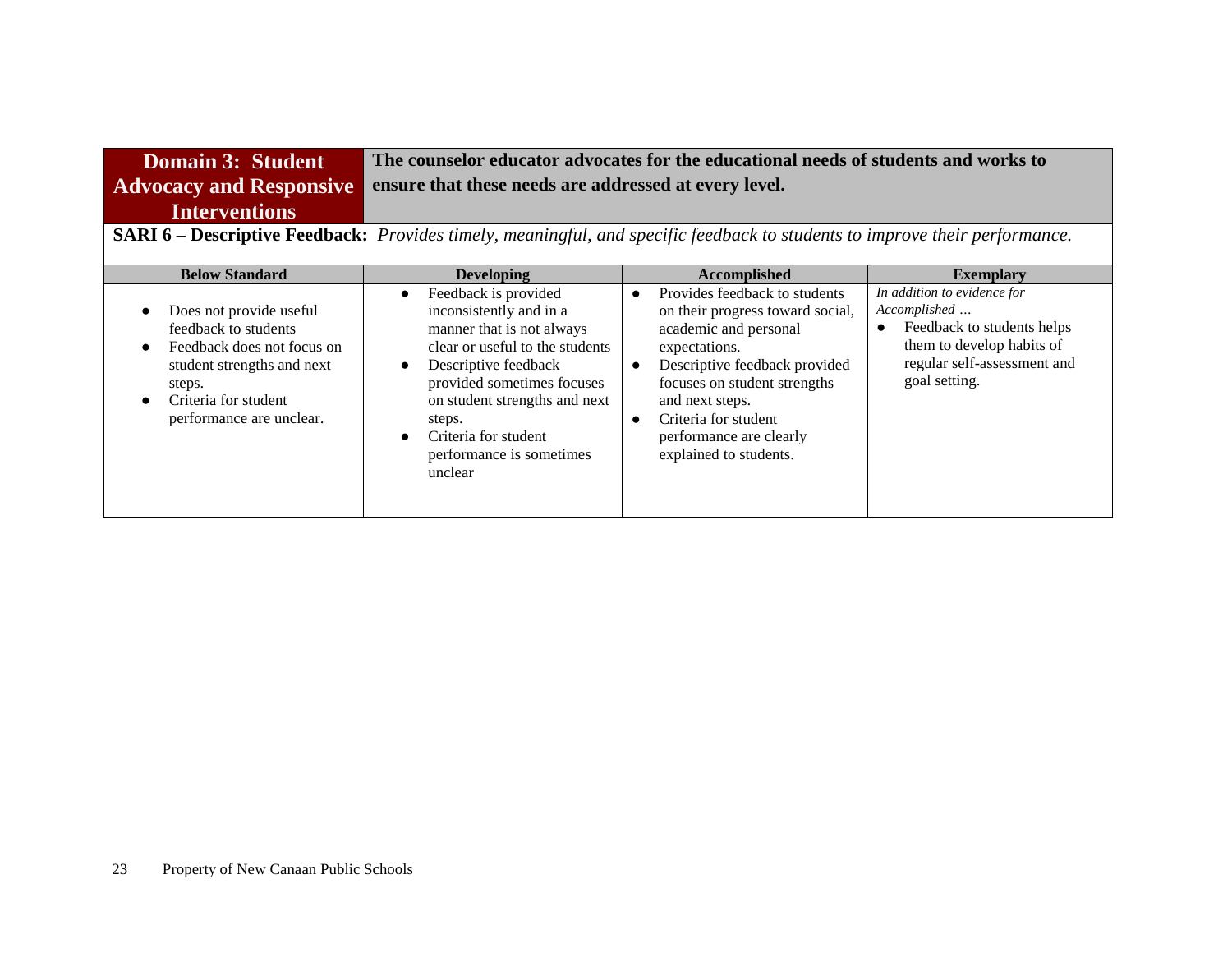| <b>Domain 4: Assessment</b><br><b>Literacy</b>                                                                                                                                                                                                          | The counselor educator uses multiple types of purposeful assessments to evaluate student<br>performance, monitor progress and inform reporting and decision making.<br><b>AL 1 – Variety of Assessments:</b> Uses a variety of standardized test data and/or classroom performance criteria to assess student |                                                                                                                                                                                                                                                                                                           |                                                                                                                                                                                                                                                                                           |
|---------------------------------------------------------------------------------------------------------------------------------------------------------------------------------------------------------------------------------------------------------|---------------------------------------------------------------------------------------------------------------------------------------------------------------------------------------------------------------------------------------------------------------------------------------------------------------|-----------------------------------------------------------------------------------------------------------------------------------------------------------------------------------------------------------------------------------------------------------------------------------------------------------|-------------------------------------------------------------------------------------------------------------------------------------------------------------------------------------------------------------------------------------------------------------------------------------------|
| progress.                                                                                                                                                                                                                                               |                                                                                                                                                                                                                                                                                                               |                                                                                                                                                                                                                                                                                                           |                                                                                                                                                                                                                                                                                           |
| <b>Below Standard</b>                                                                                                                                                                                                                                   | <b>Developing</b>                                                                                                                                                                                                                                                                                             | <b>Accomplished</b>                                                                                                                                                                                                                                                                                       | <b>Exemplary</b>                                                                                                                                                                                                                                                                          |
| Does not utilize data to<br>$\bullet$<br>monitor student progress and<br>growth.<br>Does not utilize data when<br>consulting with teachers to<br>design interventions<br>Monitoring of assessment<br>data is limited. Student<br>growth is not tracked. | Utilizes standardized<br>classroom assessments and<br>behavioral data inconsistently<br>when monitoring student<br>progress and growth<br>Consults with classroom<br>teacher on a limited basis to<br>design appropriate<br>interventions based on student<br>data.<br>There is inconsistent use of           | Utilizes standardized<br>$\bullet$<br>classroom assessments and<br>behavioral data to monitor<br>student progress and<br>growth over time.<br>Consults with classroom<br>$\bullet$<br>teacher to design<br>appropriate interventions<br>based on student data<br>Utilizes assessment data to<br>$\bullet$ | In addition to evidence for<br>accomplished<br>Shares successful<br>$\bullet$<br>strategies across schools<br>and with colleagues.<br>Understands how<br>individual and group data<br>and statistics are used in<br>building class and<br>institutional profiles,<br>constructing student |
|                                                                                                                                                                                                                                                         | data to differentiate and<br>individualize instruction or<br>support                                                                                                                                                                                                                                          | identify trends for the class,<br>groups and for individual<br>students.                                                                                                                                                                                                                                  | transcripts and preparing<br>reports. $(H)$                                                                                                                                                                                                                                               |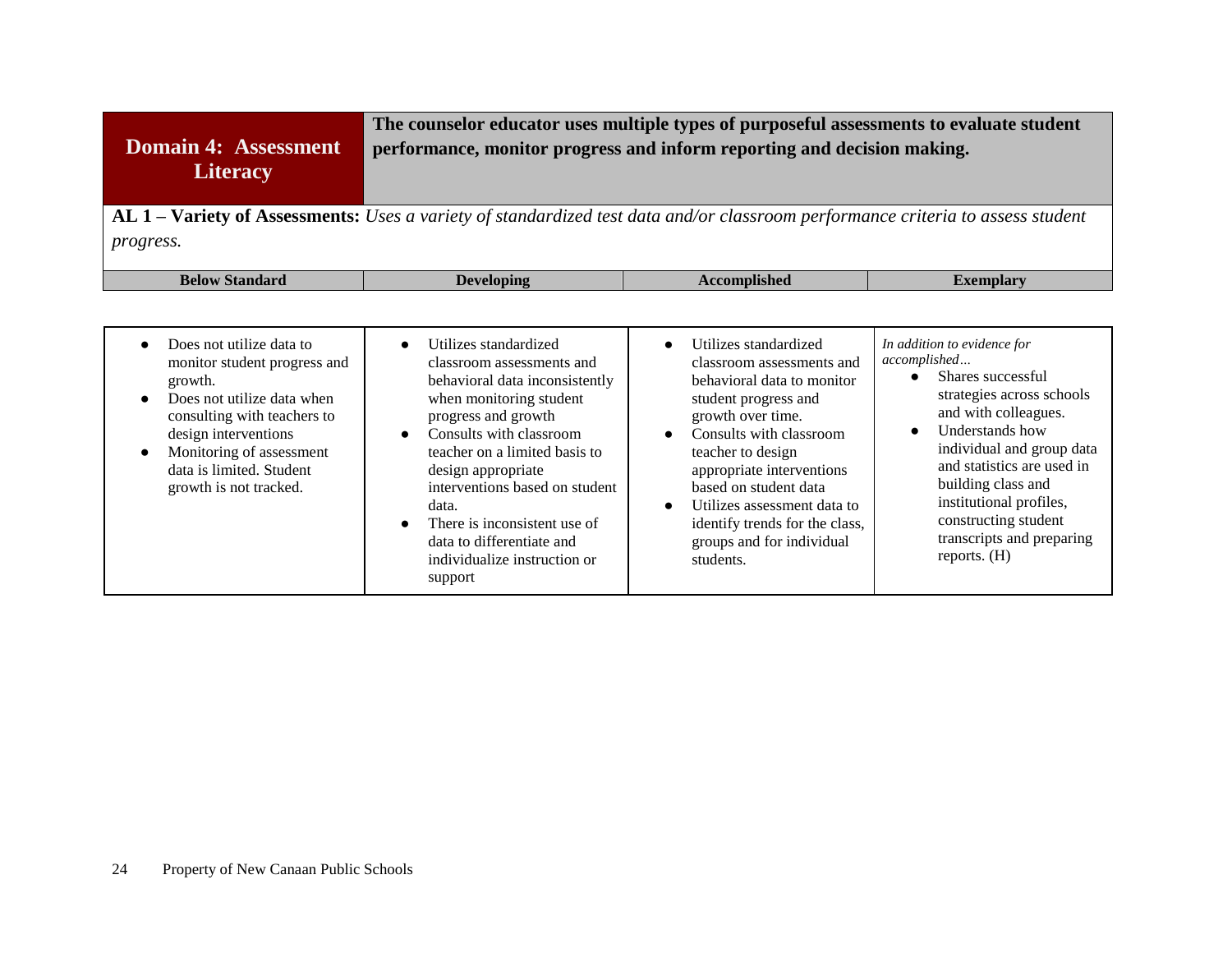## **Domain 4: Assessment Literacy**

**The counselor educator uses multiple types of purposeful assessments to evaluate student performance, monitor progress and inform reporting and decision making.**

**AL 2 –Application of Assessment Data:** *Helps students and families to understand assessment data and apply that knowledge to in school and post-secondary opportunities.(M,H)*

| <b>Below Standard</b>                                                                                                                                                                                                                                                                                                                 | <b>Developing</b>                                                                                                                                                                                                                                                                                                                                                                                 | Accomplished                                                                                                                                                                                                                                                                                                                                     | <b>Exemplary</b>                                                                                                                                                                                                                                                                                                                     |
|---------------------------------------------------------------------------------------------------------------------------------------------------------------------------------------------------------------------------------------------------------------------------------------------------------------------------------------|---------------------------------------------------------------------------------------------------------------------------------------------------------------------------------------------------------------------------------------------------------------------------------------------------------------------------------------------------------------------------------------------------|--------------------------------------------------------------------------------------------------------------------------------------------------------------------------------------------------------------------------------------------------------------------------------------------------------------------------------------------------|--------------------------------------------------------------------------------------------------------------------------------------------------------------------------------------------------------------------------------------------------------------------------------------------------------------------------------------|
| Standardized and classroom<br>performance assessment data is<br>not used when assisting students<br>in setting goals and making future<br>plans<br>At the high school, does not<br>utilize historical admissions<br>patterns and trends to assist<br>students and families in<br>creating an appropriate<br>college application plan. | Inconsistently<br>$\bullet$<br>utilizes standardized and<br>classroom performance<br>assessment data to assist students<br>and families in setting goals and<br>making future plans.<br>At the high school,<br>$\bullet$<br>inconsistently utilizes<br>historical admissions patterns<br>and trends to assist students<br>and families in creating an<br>appropriate college<br>application plan. | Utilizes standardized and<br>$\bullet$<br>classroom performance<br>assessment data to assist<br>students and families in setting<br>goals and making future plans.<br>At the high school, utilizes<br>historical admissions patterns<br>and trends to assist students<br>and families in creating an<br>appropriate college application<br>plan. | In addition to evidence for<br>Accomplished<br>Present assessment data to<br>parents to educate them and<br>help them to develop strategies<br>for working with their children.<br>Educates students and families<br>in how to utilize historical<br>admissions patterns and trends<br>to incorporate into their<br>decision making. |

H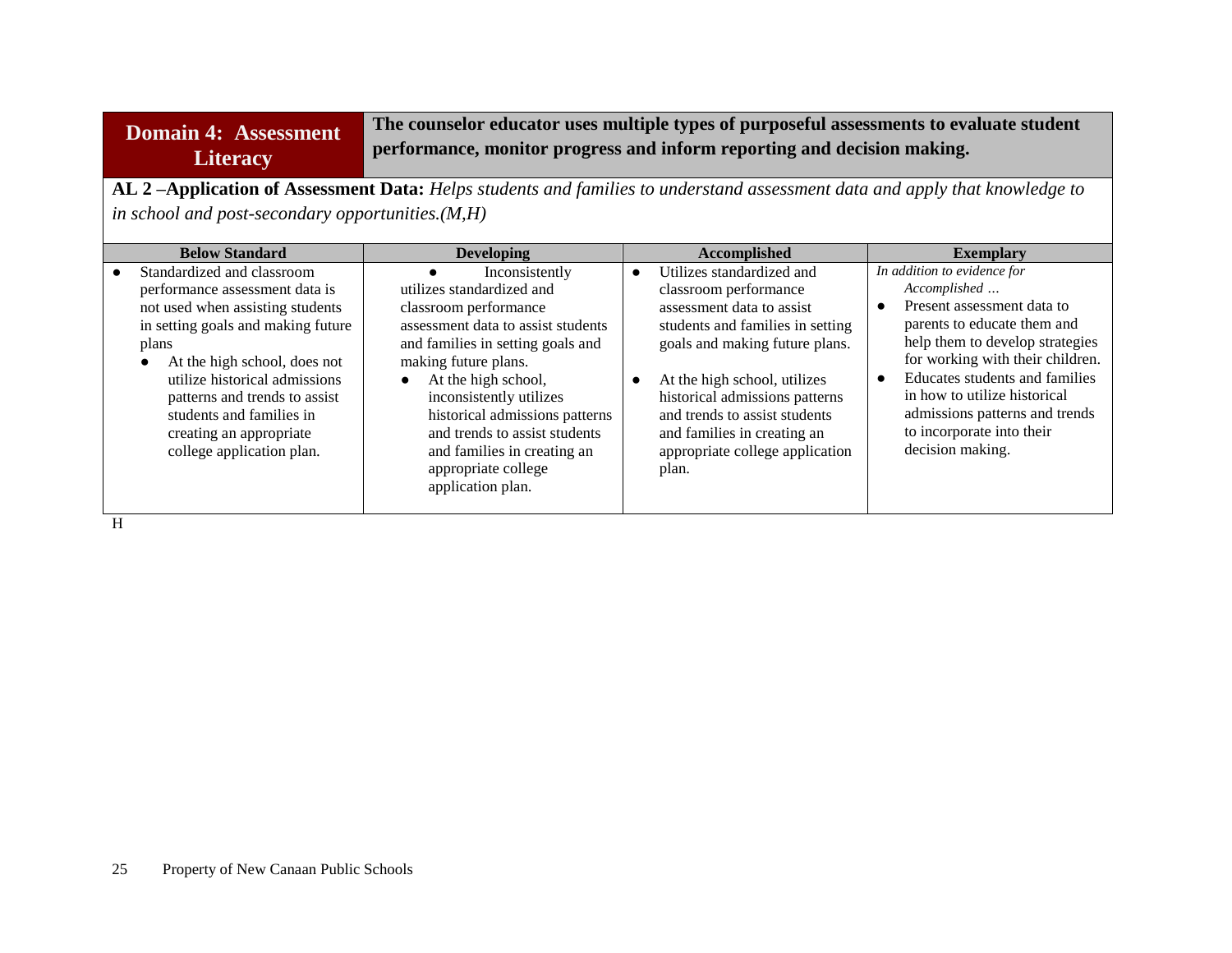## **Domain 4: Assessment Literacy**

**The counselor educator uses multiple types of purposeful assessments to evaluate student performance, monitor progress and inform reporting and decision making.**

**AL 3 – Opportunities for Students to Self-Assess:** *Provides students with self-assessment tools and establishes goal setting as part of the instructional process*

| <b>Below Standard</b>                                                            | <b>Developing</b>                                                                                                                                                                                                                                                                                                                               | Accomplished                                                                                                                                                                                                                                                                                                                       | <b>Exemplary</b>                                                                                                                                                                                                                    |
|----------------------------------------------------------------------------------|-------------------------------------------------------------------------------------------------------------------------------------------------------------------------------------------------------------------------------------------------------------------------------------------------------------------------------------------------|------------------------------------------------------------------------------------------------------------------------------------------------------------------------------------------------------------------------------------------------------------------------------------------------------------------------------------|-------------------------------------------------------------------------------------------------------------------------------------------------------------------------------------------------------------------------------------|
| Opportunities for students to self-<br>assess and set goals are not<br>provided. | Opportunities for students to self-<br>$\bullet$<br>assess are provided. However,<br>specific criteria to guide their<br>self-assessment are not clear to<br>students.<br>Opportunities are provided for<br>students to set behavioral goals<br>but are not explicitly provided<br>opportunity to use academic<br>assessment data to set goals. | Opportunities are consistently<br>provided for students to self-<br>assess their performance based<br>on specific criteria that is clear<br>to students.<br>Students are explicitly provided<br>with opportunities to set<br>academic and behavioral goals<br>using information from<br>personal insight and self-<br>assessments. | In addition to evidence for<br>Accomplished<br>Students have a system for<br>tracking progress toward their<br>goals.<br>Students identify their next<br>steps based on the progress<br>they are making in reaching<br>their goals. |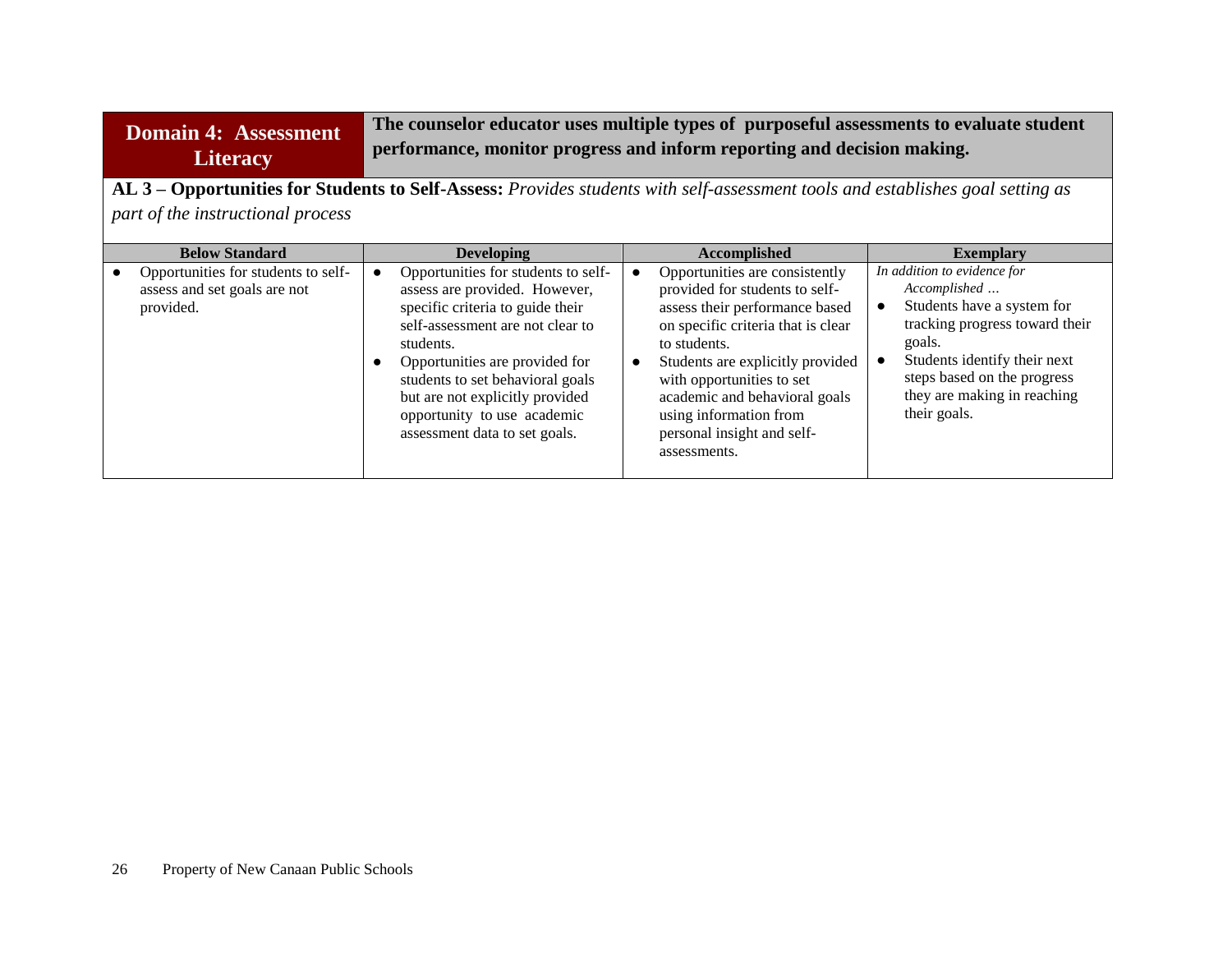### **Domain 4: Assessment Literacy**

**The counselor educator uses multiple types of purposeful assessments to evaluate student performance, monitor progress and inform reporting and decision making.**

**AL 4 – Data Teams***: Collaborates with colleagues and uses academic, behavioral, and health data to select and/or design a range of supports and interventions.* 

| <b>Below Standard</b>                                                                                                                                                                                                                                                                                                                                     | <b>Developing</b>                                                                                                                                                                                                                                                                                                                                              | Accomplished                                                                                                                                                                                                                                                                                                                                                                           | <b>Exemplary</b>                                                                                                                                                                                                                                                                                                                                                            |
|-----------------------------------------------------------------------------------------------------------------------------------------------------------------------------------------------------------------------------------------------------------------------------------------------------------------------------------------------------------|----------------------------------------------------------------------------------------------------------------------------------------------------------------------------------------------------------------------------------------------------------------------------------------------------------------------------------------------------------------|----------------------------------------------------------------------------------------------------------------------------------------------------------------------------------------------------------------------------------------------------------------------------------------------------------------------------------------------------------------------------------------|-----------------------------------------------------------------------------------------------------------------------------------------------------------------------------------------------------------------------------------------------------------------------------------------------------------------------------------------------------------------------------|
| Assessment data (academic,<br>behavioral, and health) is not<br>used to collaborate with<br>school personnel in the<br>development of targeted<br>instruction and interventions.<br>Counselor participation/input<br>is minimal in collaborating<br>with school personnel on<br>students' progress towards<br>their RTI plans, 504 plans or<br>IEP goals. | Some types of assessment<br>data (academic, behavioral,<br>and health) are used to<br>collaborate with school<br>personnel in the development<br>of targeted instruction and<br>interventions.<br>Counselor collaborates with<br>school personnel on students'<br>progress towards their RTI<br>plans, 504 plans or IEP goals<br>but uses data inconsistently. | Multiple types of<br>$\bullet$<br>assessment data (academic,<br>behavioral, and health) are<br>used to collaborate with<br>school personnel in the<br>development of targeted<br>instruction and<br>interventions.<br>Counselor is proactive in<br>$\bullet$<br>collaborating with school<br>personnel on students'<br>progress towards their RTI<br>plans, 504 plans or IEP<br>goals. | In addition to evidence for<br>Accomplished<br>Counselor is a contributing<br>member of a team that<br>continuously progress monitors<br>and revisits instruction using<br>district protocols and<br>addressing SMART goals.<br>Establishes effective systems<br>$\bullet$<br>for conveying important data<br>and information about students<br>between educational levels. |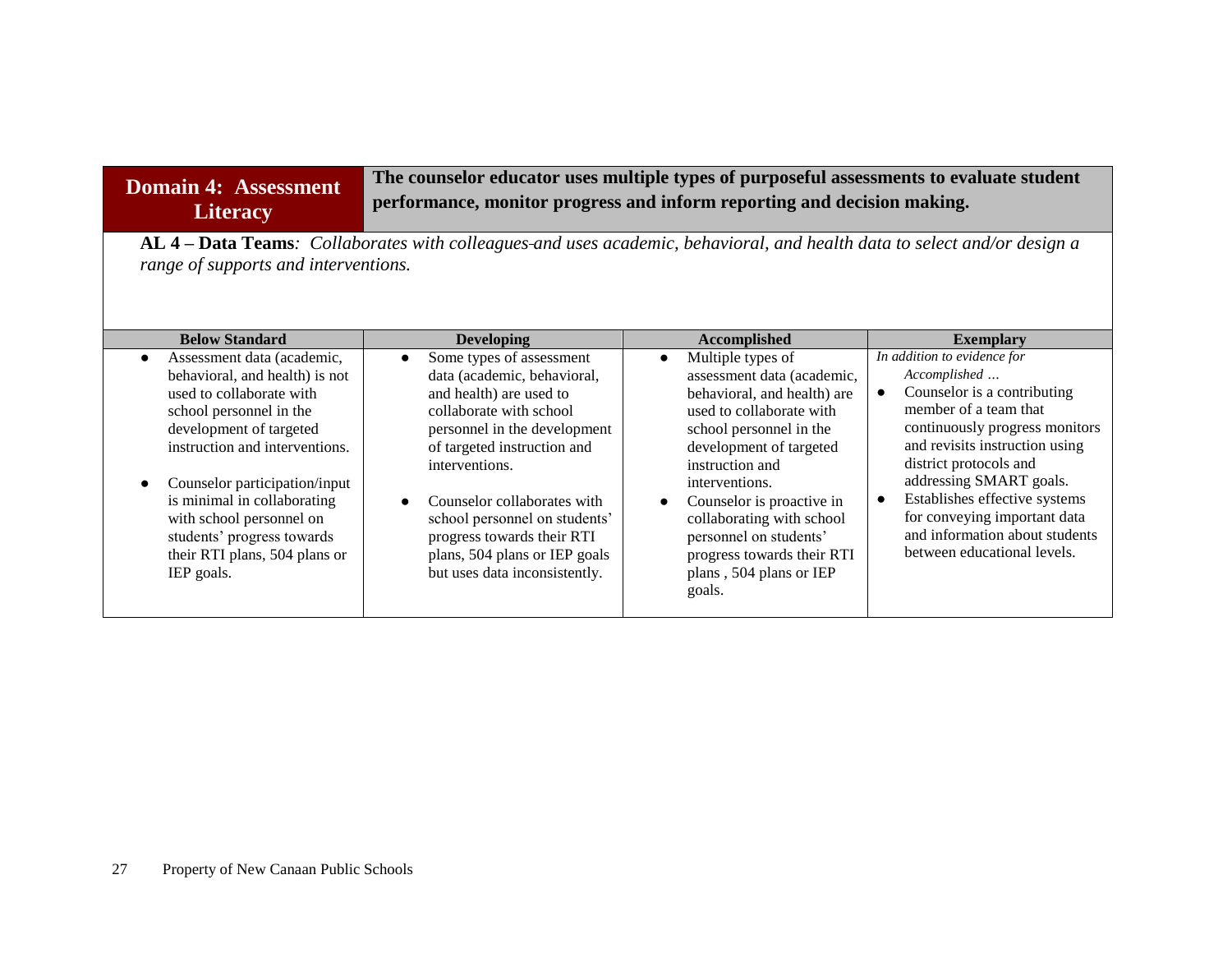| <b>Domain 5: Professional</b>               | As a member of a professional learning community, the counselor educator maximizes |
|---------------------------------------------|------------------------------------------------------------------------------------|
| <b>Learning and</b>                         | support for student learning by developing and demonstrating professionalism,      |
| <b>Collaboration</b>                        | collaboration and leadership.                                                      |
| * All educators are members of professional |                                                                                    |
| learning communities (plc) which include,   |                                                                                    |
| but are not limited to, grade-level and     |                                                                                    |
| department teams, UST, SST, and other data  |                                                                                    |

**PLC 1 - Active Participation:** *Collaborates with colleagues in supporting student learning through participation in a variety of professional learning communities.*

| <b>Below Standard</b>                                                                                                                                                                                                                                                                                                                               | <b>Developing</b>                                                                                                                                                                                                                                                                                                                                                                                               | Accomplished                                                                                                                                                                                                                                                                                                                                                                                                                                       | <b>Exemplary</b>                                                                                                                                                                                                                                                                                                                                                       |
|-----------------------------------------------------------------------------------------------------------------------------------------------------------------------------------------------------------------------------------------------------------------------------------------------------------------------------------------------------|-----------------------------------------------------------------------------------------------------------------------------------------------------------------------------------------------------------------------------------------------------------------------------------------------------------------------------------------------------------------------------------------------------------------|----------------------------------------------------------------------------------------------------------------------------------------------------------------------------------------------------------------------------------------------------------------------------------------------------------------------------------------------------------------------------------------------------------------------------------------------------|------------------------------------------------------------------------------------------------------------------------------------------------------------------------------------------------------------------------------------------------------------------------------------------------------------------------------------------------------------------------|
| Rarely attends professional<br>meetings and is unprepared<br>to engage in the work.<br>Demonstrates little evidence<br>of engagement or reflection<br>at professional meetings.<br>Rarely uses technological and<br>digital resources to promote<br>learning, collaboration with<br>colleagues, or<br>communication within a<br>learning community. | Occasionally collaborates<br>$\bullet$<br>with colleagues in support of<br>student learning.<br>Occasionally collaborates<br>$\bullet$<br>with colleagues about topics<br>related to student learning<br>and growth.<br>Occasionally uses<br>$\bullet$<br>technological and digital<br>resources to promote<br>learning, collaboration with<br>colleagues, and<br>communication within a<br>learning community. | Collaborates with<br>colleagues in analyzing<br>student performance in<br>order to identify strategies<br>that support the learning of<br>all students.<br>Collaborates with<br>colleagues in examining<br>professional topics and<br>research and the<br>application to practice.<br>Uses technological and<br>digital resources to<br>promote learning,<br>collaboration with<br>colleagues and<br>communication within a<br>learning community. | In addition to evidence for<br>Accomplished<br>Initiates reflective<br>conversation with<br>colleagues on the impact of<br>research and strategies, and<br>develops application to<br>practice.<br>Shares professional<br>$\bullet$<br>wisdom and new learning<br>with other educators in the<br>district and other<br>communities to enhance<br>support for students. |

**teams, and professional learning groups.**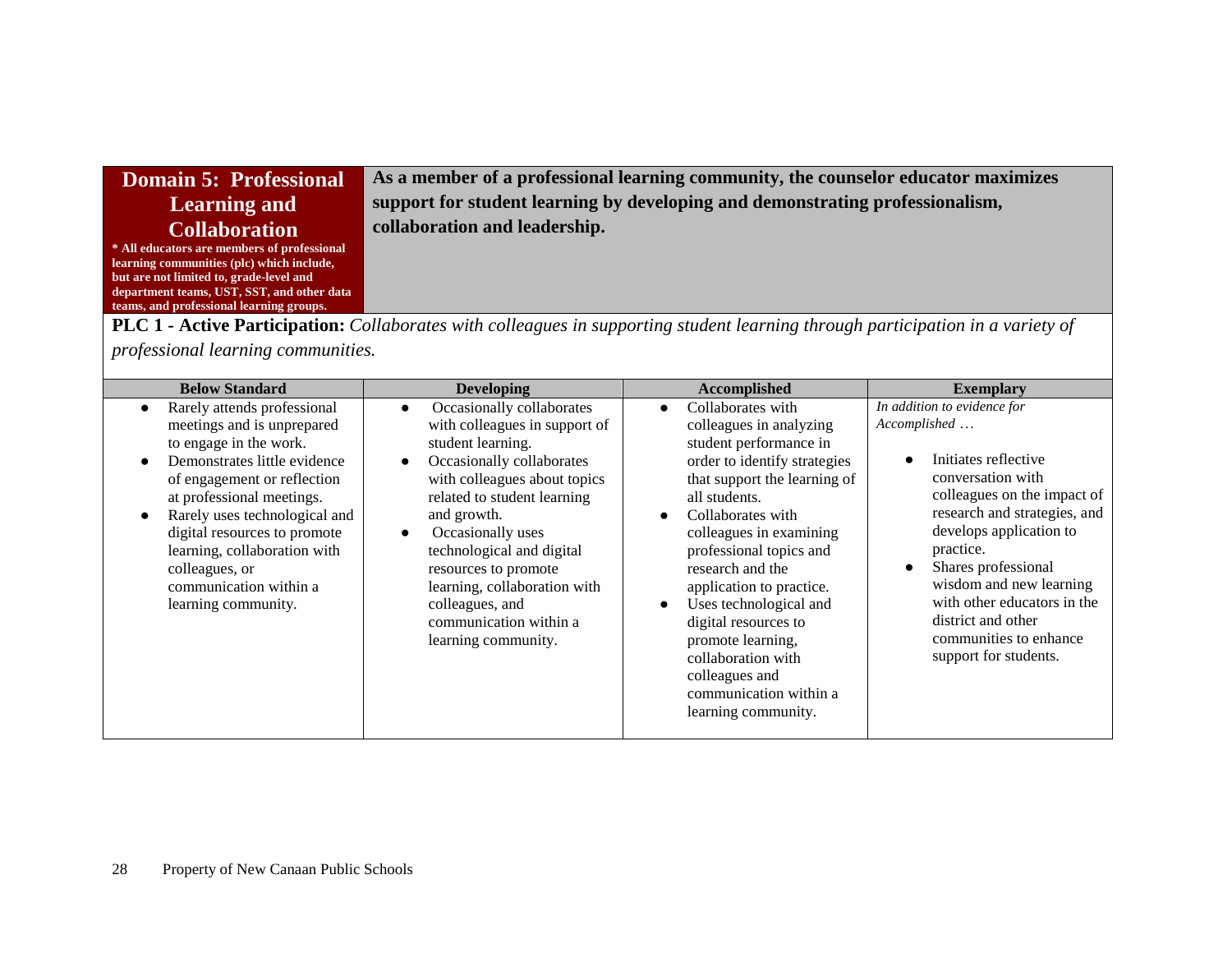| <b>Domain 5: Professional</b>               | As a member of a professional learning community, the counsleor educator maximizes |
|---------------------------------------------|------------------------------------------------------------------------------------|
| <b>Learning and</b>                         | support for student learning by developing and demonstrating professionalism,      |
| <b>Collaboration</b>                        | collaboration with others, and leadership.                                         |
| * All educators are members of professional |                                                                                    |
| learning communities (plc) which include,   |                                                                                    |
| but are not limited to, grade-level and     |                                                                                    |
| department teams, UST, SST, and other data  |                                                                                    |
| teams, and professional learning groups.    |                                                                                    |

**PLC 2– Leadership:** *Demonstrates leadership in developing and enhancing professional learning communities.*

| <b>Below Standard</b>                                                                   | <b>Developing</b>                                                                                                    | <b>Accomplished</b>                                                                                         | <b>Exemplary</b>                                                                                       |
|-----------------------------------------------------------------------------------------|----------------------------------------------------------------------------------------------------------------------|-------------------------------------------------------------------------------------------------------------|--------------------------------------------------------------------------------------------------------|
| Rarely communicates with<br>colleagues in the interest of<br>serving student needs.     | Occasionally communicates<br>$\bullet$<br>with colleagues to promote<br>engagement and analysis of<br>student needs. | Regularly communicates<br>with colleagues to promote<br>engagement and analysis<br>of student needs.        | In addition to evidence for Accomplished<br>$\cdots$<br>Initiates opportunities for all                |
| Does not facilitate or support<br>colleagues' effective<br>strategies in the classroom. | Is beginning to facilitate and<br>$\bullet$<br>support colleagues' effective<br>strategies in the classroom.         | Facilitates and supports<br>colleagues' effective<br>strategies in the classroom.<br>Demonstrates effective | colleagues to promote engagement<br>and analysis of student needs.<br>Leads the PLC and researches new |
| Demonstrates little interest in<br>professional growth or<br>leadership.                | Beginning to recognize<br>potential growth areas for<br>professional leadership.                                     | leadership by facilitating<br>communication and group<br>productivity.                                      | growth opportunities for colleagues.                                                                   |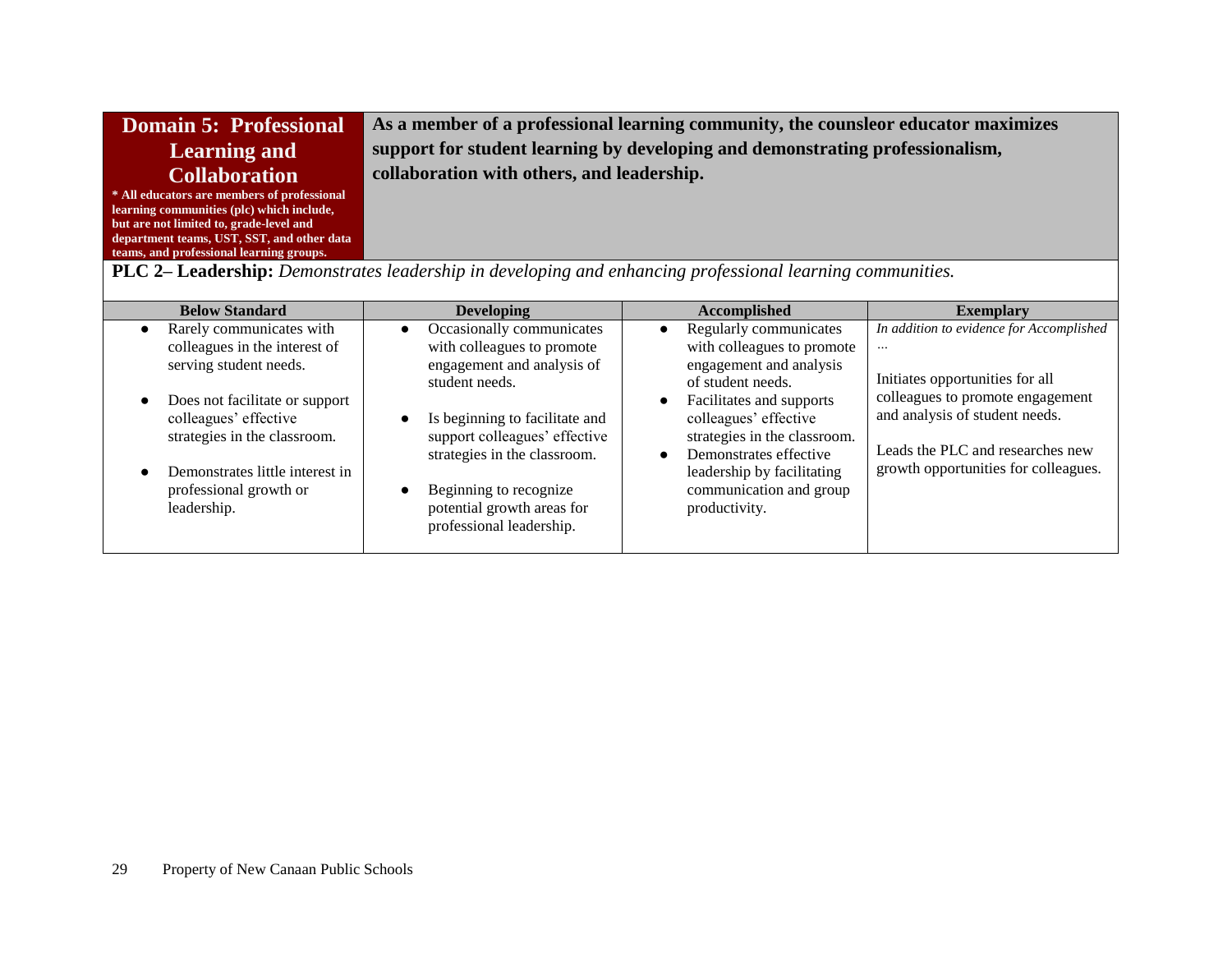| Domain 5: Professional                      | As a member of a professional learning community, the educator maximizes support for |
|---------------------------------------------|--------------------------------------------------------------------------------------|
| <b>Learning and</b>                         | student learning by developing and demonstrating professionalism, collaboration with |
| <b>Collaboration</b>                        | others, and leadership.                                                              |
| * All educators are members of professional |                                                                                      |
| learning communities (plc) which include,   |                                                                                      |
| but are not limited to, grade-level and     |                                                                                      |
| department teams, UST, SST, and other data  |                                                                                      |
| teams, and professional learning groups.    |                                                                                      |

**PLC 3–Contributions to School and District:** *Actively contributes to the broader school and district culture of professional learning.*

| <b>Below Standard</b>                                                                                                                                                                                                          | <b>Developing</b>                                                                                                                                                                                                                               | Accomplished                                                                                                                                                                                                                                                                                                                         | <b>Exemplary</b>                                                                                                                                                                                                                                                                                                                                                              |
|--------------------------------------------------------------------------------------------------------------------------------------------------------------------------------------------------------------------------------|-------------------------------------------------------------------------------------------------------------------------------------------------------------------------------------------------------------------------------------------------|--------------------------------------------------------------------------------------------------------------------------------------------------------------------------------------------------------------------------------------------------------------------------------------------------------------------------------------|-------------------------------------------------------------------------------------------------------------------------------------------------------------------------------------------------------------------------------------------------------------------------------------------------------------------------------------------------------------------------------|
| Rarely shares professional<br>$\bullet$<br>knowledge or strategies with<br>others.<br>Attends school-wide and<br>district-level professional<br>learning opportunities but<br>without evidence of<br>engagement or reflection. | Shares knowledge and<br>strategies with select group<br>of colleagues only.<br>Participates in school-wide<br>and district-level professional<br>learning opportunities<br>prepared by others with<br>evidence of engagement and<br>reflection. | Shares pedagogical<br>$\bullet$<br>knowledge, reflections,<br>and professional learning<br>with colleagues in both<br>formal, collaborative<br>meetings and informally as<br>educators discuss their<br>work.<br>Actively participates in the<br>development of school-<br>wide and/or district level<br>initiatives and curriculum. | In addition to evidence for<br>Accomplished<br>Creates knowledge through<br>synthesis of research and<br>application to practice.<br>Creates opportunities for<br>$\bullet$<br>others' professional<br>learning and reflection.<br>Takes an active role in<br>supporting colleagues'<br>understanding of school-<br>wide and/or district level<br>initiatives and curriculum. |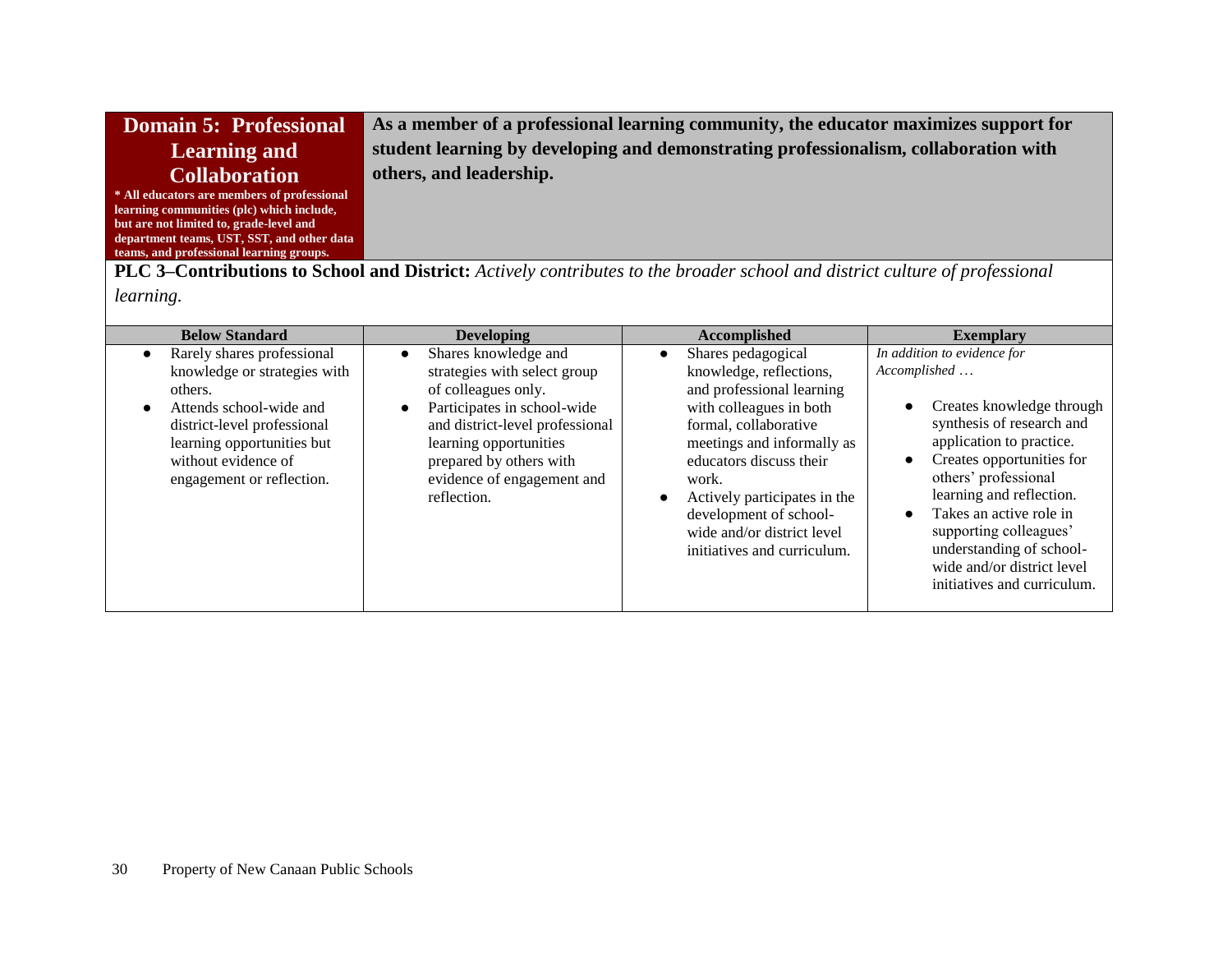|                         | As a professional, the counselor educator is aware of and complies with national and Connecticut           |
|-------------------------|------------------------------------------------------------------------------------------------------------|
| Domain 6: Professional  | Code of Professional Responsibility for Counselors. This extends to understanding of national, state,      |
|                         | district, and school policies and procedures. The counselor also demonstrates content knowledge            |
| <b>Knowledge and</b>    | and essential skills in fulfilling the responsibilities of his/her professional role as defined by the New |
| <b>Responsibilities</b> | <b>Canaan Public Schools.</b>                                                                              |
|                         |                                                                                                            |

**PK 1 – Content and Essential Skills:** *Understands and applies essential skills, central concepts and tools of inquiry in their subject matter or field.*

| <b>Below Standard</b>                                                                                                                                                                                                                                                                                                                                                                                                                                                                                                                       | <b>Developing</b>                                                                                                                                                                                                                                                                                                                                                                                                                                                             | Accomplished                                                                                                                                                                                                                                                                                                                                                                                                                                                                                                                                                                                                                                                                        | <b>Exemplary</b>                                                                                                                                                                                                                                                                                                                                                         |
|---------------------------------------------------------------------------------------------------------------------------------------------------------------------------------------------------------------------------------------------------------------------------------------------------------------------------------------------------------------------------------------------------------------------------------------------------------------------------------------------------------------------------------------------|-------------------------------------------------------------------------------------------------------------------------------------------------------------------------------------------------------------------------------------------------------------------------------------------------------------------------------------------------------------------------------------------------------------------------------------------------------------------------------|-------------------------------------------------------------------------------------------------------------------------------------------------------------------------------------------------------------------------------------------------------------------------------------------------------------------------------------------------------------------------------------------------------------------------------------------------------------------------------------------------------------------------------------------------------------------------------------------------------------------------------------------------------------------------------------|--------------------------------------------------------------------------------------------------------------------------------------------------------------------------------------------------------------------------------------------------------------------------------------------------------------------------------------------------------------------------|
| Does not<br>demonstrate proficiency in core<br>academic skills in professional<br>practice.<br>Does not<br>demonstrate skill-specific<br>knowledge, nor demonstrate<br>commitment to professional<br>learning.<br>Fails to appropriately use the<br>technological communications<br>and digital resources to enhance<br>learning or meet professional<br>responsibilities.<br>At the high school, rarely<br>pursues updated knowledge<br>of current trends in college<br>admissions, national<br>standardized testing and<br>financial aid. | Limited demonstration of<br>proficiency in core academic<br>skills.<br>Occasionally pursues<br>improvement to address gaps<br>in core academic skills.<br>Rarely uses the technological<br>communications and digital<br>resources to enhance learning<br>or meet professional<br>responsibilities.<br>At the high school,<br>occasionally pursues<br>updated knowledge of<br>current trends in college<br>admissions, national<br>standardized testing and<br>financial aid. | Demonstrates proficiency in core<br>$\bullet$<br>academic skills in professional<br>practice.<br>Demonstrates discipline-specific<br>$\bullet$<br>knowledge and skills as described<br>in the relevant national and state<br>professional counseling standards<br>and district curriculum (including<br>vertical articulation).<br>Uses technological and digital<br>$\bullet$<br>resources to promote learning,<br>collaboration with colleagues and<br>communication within a learning<br>community.<br>At the high school, actively<br>$\bullet$<br>pursues updated knowledge of<br>current trends in college<br>admissions, national standardized<br>testing and financial aid. | In addition to evidence for<br>Accomplished<br>Contributes to the professional<br>$\bullet$<br>content knowledge base and<br>active practice through research<br>and application.<br>Uses data and other forms of<br>$\bullet$<br>input to make strategic action<br>plans to enhance student<br>opportunity.<br>Demonstrates exceptional<br>$\bullet$<br>writing skills. |